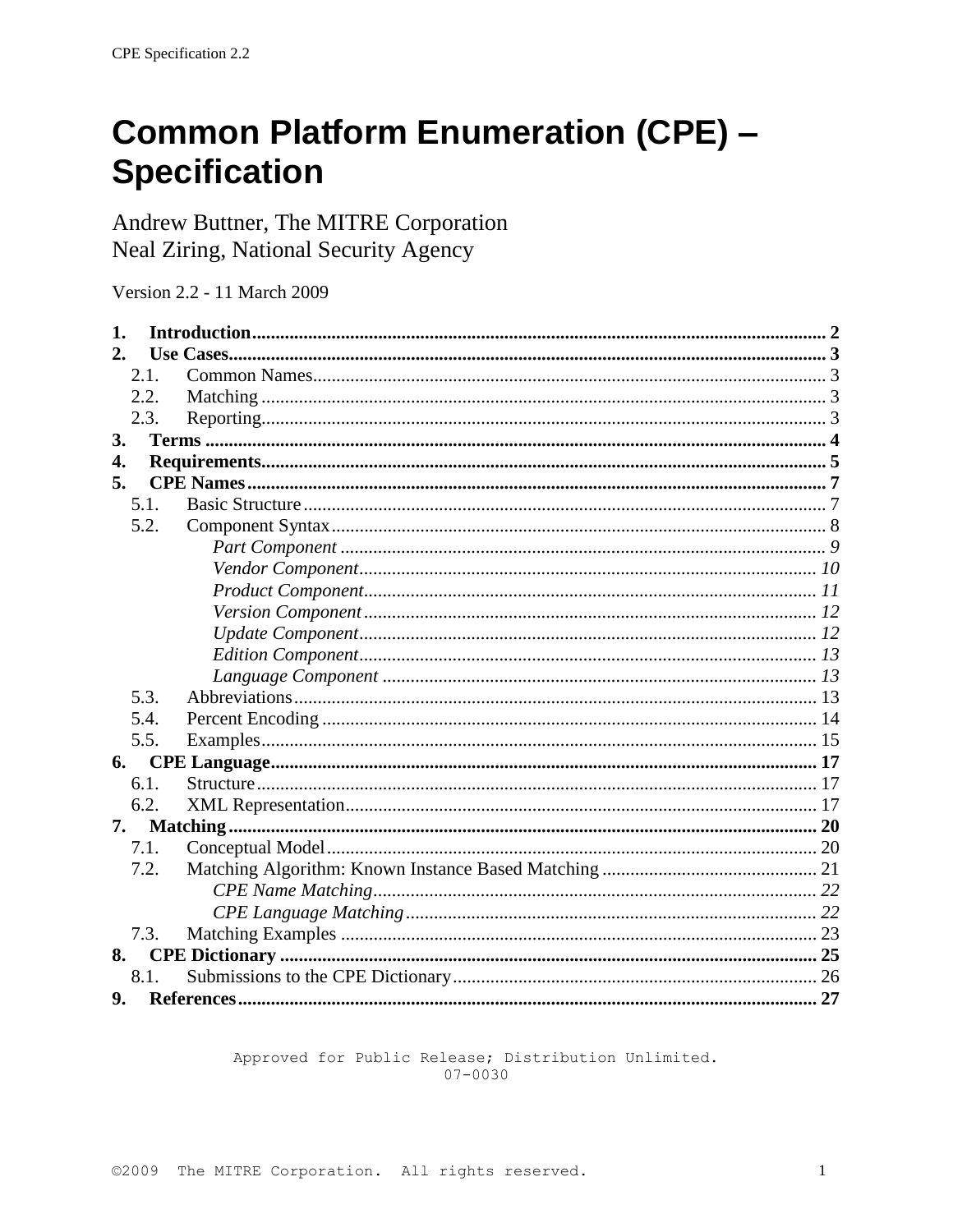# **1. Introduction**

Following security best practices is essential to maintaining the security of IT systems. To this end, several specification languages exist for describing vulnerabilities, testing system state, and expressing security checklists. But descriptions of vulnerabilities and configuration best practices have greater utility when all participants share common names for the entities described. Further, use of consistent and meaningful names can speed application development, foster interoperability, improve correlation of test results, and ease gathering of metrics.

All vulnerability and configuration information items have an important distinction that affects their use: they apply only to a particular range of IT systems, platforms, or applications. This is so obvious that IT managers and security administrators sometimes forget about how critical it can be. When a new vulnerability is announced, the first question most practitioners will ask is: "which systems are vulnerable?" In prose vulnerability descriptions, informal or colloquial names for IT platforms are adequate. Experienced system administrators and security analysts can understand and use ad hoc names.

There is a strong trend toward automation in security practice. Automated systems cannot work with informal or ad hoc names. To foster effective automation, the community needs a more formal, consistent, and uniform naming scheme that allows tools (as well as human analysts and authors) to clearly identify the IT platforms to which a vulnerability or element of guidance applies.

Today, a popular and widespread naming scheme exists for vulnerabilities; the Common Vulnerabilities and Exposures (CVE) naming scheme is widely used for identifying and describing IT platform vulnerabilities. A somewhat similar scheme also exists for IT platform configuration statements: the Common Configuration Enumeration (CCE).

This specification describes a structured naming scheme for IT platforms (hardware, operating systems, and applications): the Common Platform Enumeration (CPE). It is based on the generic syntax for Uniform Resource Identifiers [\[2\].](#page-26-0) The CPE Specification includes the naming syntax and conventions for constructing CPE Names from product information, a dictionary (and associated XML Schema) that holds a collection of all known CPE Names as well as a binding of descriptive and diagnostic information, a language for creating complex platform descriptions, and a matching algorithm. For the up-to-date CPE Dictionary, and for the complete list of abbreviations and formatted names to be used, please visit the CPE web site at:

```
http://cpe.mitre.org/
```
Using a clear and uniform naming specification, community members will be able to generate names for new IT platforms in a consistent and predictable way.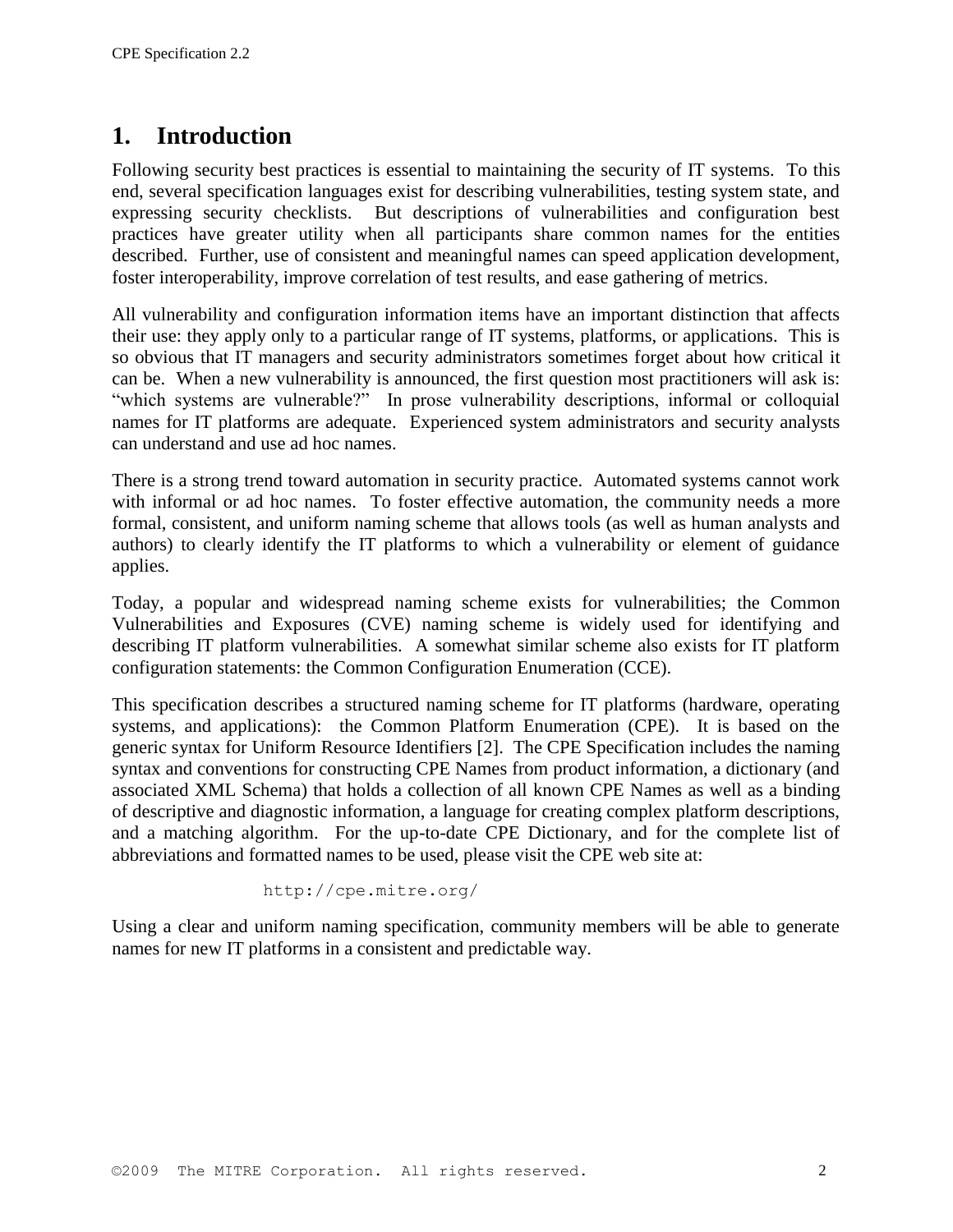# **2. Use Cases**

The following list of use cases is meant to help define the purpose of CPE.

### *2.1. Common Names*

One tool marks a statement/result as applicable to a certain type of platform(s). A second tool imports the statement/result and takes a specific action based on the type of platform(s). The second tool must be able to understand what the first tool is 'saying' regarding the platform type so it can know which action to perform. In other words, the second tool must use the same term to describe the specific platform as the first tool.

Note that the above example is very "tool" centric. This use case also applies to web services (SOA), data dictionaries, and other data related uses.

### *2.2. Matching*

A configuration guide might be applicable for all versions of a certain Operating System (OS) platform and be assigned a CPE Name that represents this. A tool might query a system and determine a more specific CPE Name that includes an exact version, or maybe determine a complex platform description utilizing the CPE Language. When the guide is evaluated, the tool must be able to determine that the CPE Name (or CPE Language statement) assigned to the system is a member of the more general CPE Name assigned to the guide.

### *2.3. Reporting*

When used in reports about a specific system or a group of systems, a CPE Name allows correlation of results with additional sources. For example, a report may be generated about existing systems identified on a given network. If a CPE Name is provided for each system, that identifier can be used to research a 3rd party site about possible vulnerabilities that are applicable for that type of platform.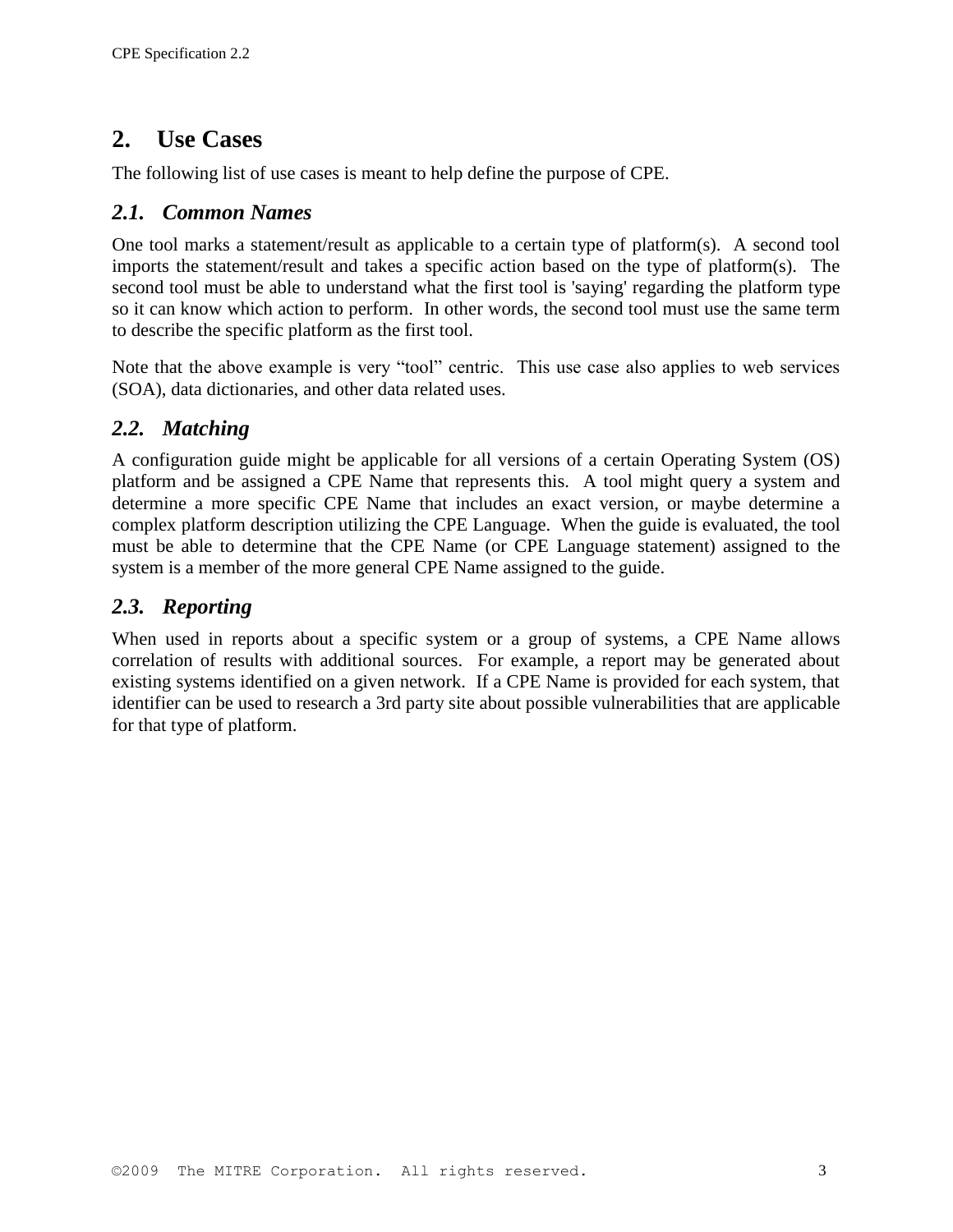## **3. Terms**

The following terms are used throughout this specification:

**CPE Name**: A unique collection of components given to a specific platform type.

**Platform**: An IT system that is made up of hardware, applications, an operating system, and other possible parts.

**Platform Part**: An individual section of high-level platform information. Many parts have been identified: hardware, operating system, application.

**Component**: A specific facet of platform information. For example, a vendor name or a version number.

**CPE Dictionary**: A collection of official CPE Names along with any necessary supporting information (title, references, automated check, etc.)

**CPE Language**: A method for combining multiple CPE Names to describe a complex platform type.

**Matching**: The process of determining if a given CPE Name or CPE Language statement specifies a platform that is defined by a set of known CPE Names.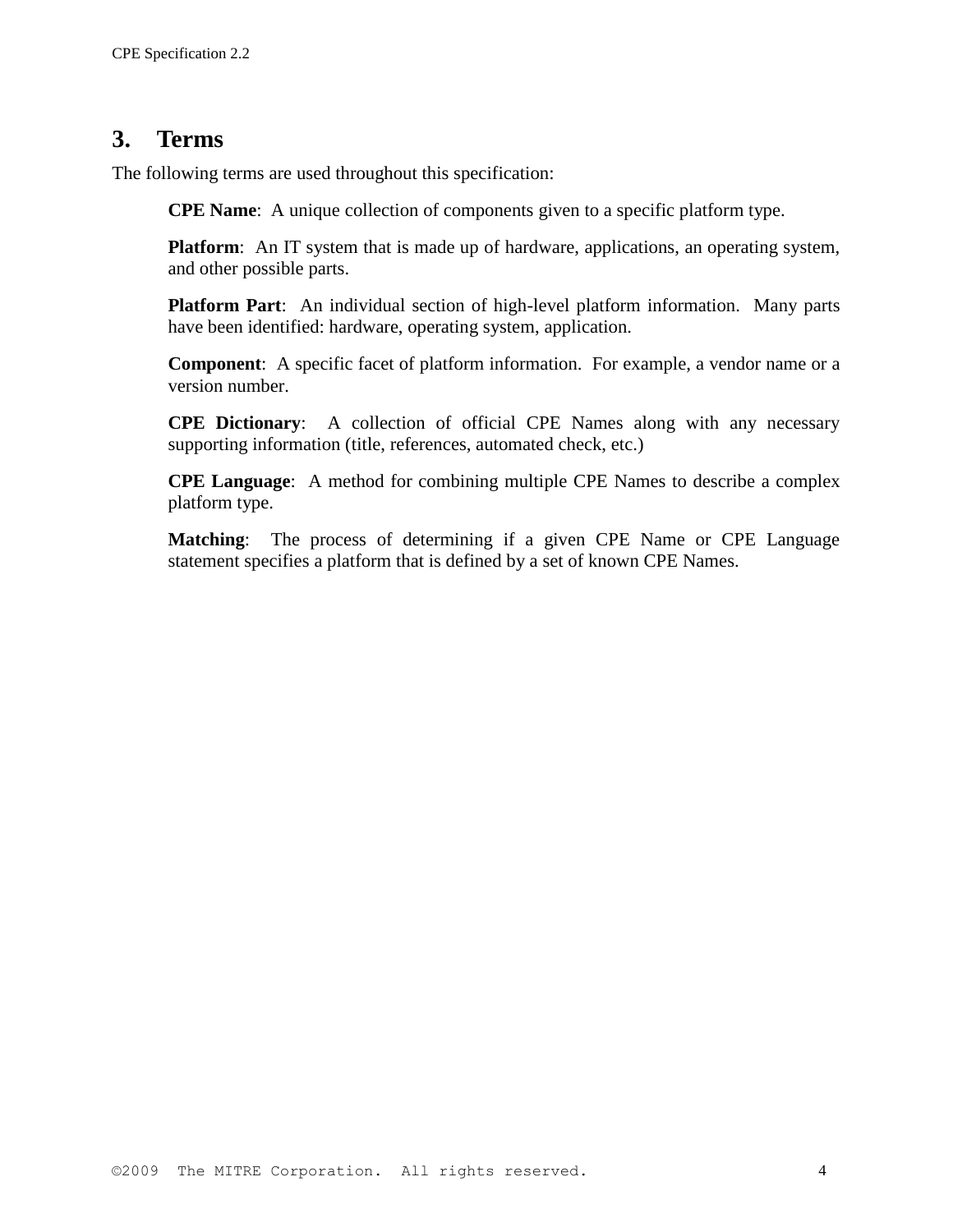# **4. Requirements**

For naming IT platforms subject to vulnerability and configuration guidance, patching and remediation, asset management, and other security related tasks, there are many distinct parts of a platform that need to be addressed.

*Hardware*– the physical platform supporting the IT system. The type and model of hardware can be relevant for some guidance and vulnerabilities.

*Operating System* – the operating system controls and manages the IT hardware and supports applications. The operating system type, version, edition, and upgrade status are almost always relevant for vulnerability descriptions and guidance.

*Application Environment* – software systems, servers, and packages installed on the system are often relevant for vulnerability assessment and guidance. The diversity of applications that may be installed on a modern IT platform is very great, but typically a specific piece of guidance or a specific vulnerability description depends on only one or two applications.

A CPE Name MUST be able to express each type of platform part described above.

Security guidance information and vulnerability information apply to a wide range of product and system categories. For example, some vulnerabilities affect an entire product line, while others affect only a particular product release or version. Some guidance applies to entire product family or system type, but other guidance can apply only to a particular version of an application running on a particular OS release.

CPE MUST be able to express platform information across a wide range of specificity.

Note that the use of broader CPE Names requires less verbosity but also is not very "future proof", meaning that new versions of a platform may be released that have changed in such a way that the original guidance associated with the broad CPE Name does not apply. Again, this can be very dangerous and used with caution.

Also note that this wide range of specificity is not meant to enable the transferring of information about a system. In other words, CPE is not intended to be used to used to share information characterizing a specific system, it is designed to enumerate different platform types.

The CPE Specification SHALL focus on enumerating platform types.

There are many real world cases where the distinction between languages is significant and necessary when defining a target platform.

A CPE Name MUST be able to include the language a particular platform supports.

Along with expressive names, support for automated checking of systems against the named platform type should be defined in the current specification. The CPE Dictionary can include a link with each CPE Name to a check written in the Open Vulnerability and Assessment Language (OVAL [\[3\]\)](#page-26-1); this check can be used, with respect to an IT system, to determine whether the system is an instance of the named platform.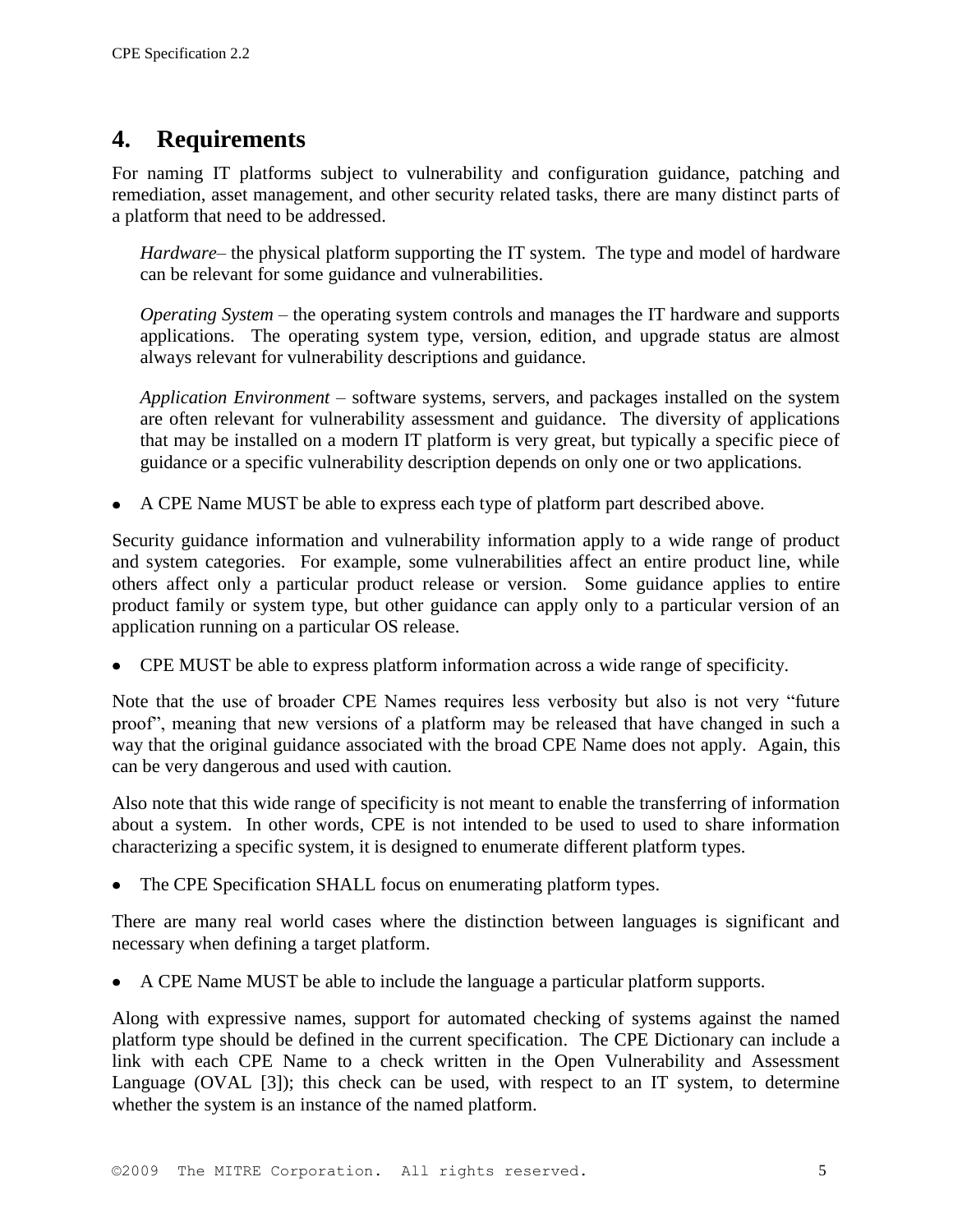The CPE Specification MUST define some means to specify concrete platform identification tests.

A general requirement for the naming structure is that the set of platforms identified by a long name should be a subset of the set of platforms identified by a shorter initial portion of that same name, thus allowing matching to take place. This is called the "prefix property". For example, redhat: enterprise linux: 4 would be a subset of redhat: enterprise linux.

• Each CPE Name MUST exhibit the prefix property.

Additionally, CPE Names should be specified such that there is a single naming convention producing a single abbreviation for relevant terms, instead of allowing multiple different names that all mean the same thing. The enforcement of a single name will be accomplished through the specification and the official CPE Dictionary. Where the specification does not define specific structure, (for example, information beyond the vendor/product/version components) one should refer to the CPE Dictionary to make sure a similar name does not already exist.

The CPE Specification MUST enforce the creation of unique terms for a given name.

Finally, many IT vulnerabilities and guidance items depend on configuration, but that is not part of what CPE provides. For example, the desired value of a particular setting is not something to be described using CPE. Another example of something not targeted by CPE is whether a particular service is enabled or not. CPE is meant to provide a structured name for a given platform type: installed hardware, operating system, and applications.

CPE Names SHALL NOT be used to express aspects of system configuration.

One of the goals of the CPE Specification is to outline a way for unique names to be created in a defined way. For example, if two people were to try to create a new CPE Name for the same application, the hope is that by following the specification, that they will come up with the same name. It is realized though that this is unrealistic for a requirement. Instead, the CPE Specification is used more as a guide to help in the creation of new CPE Names.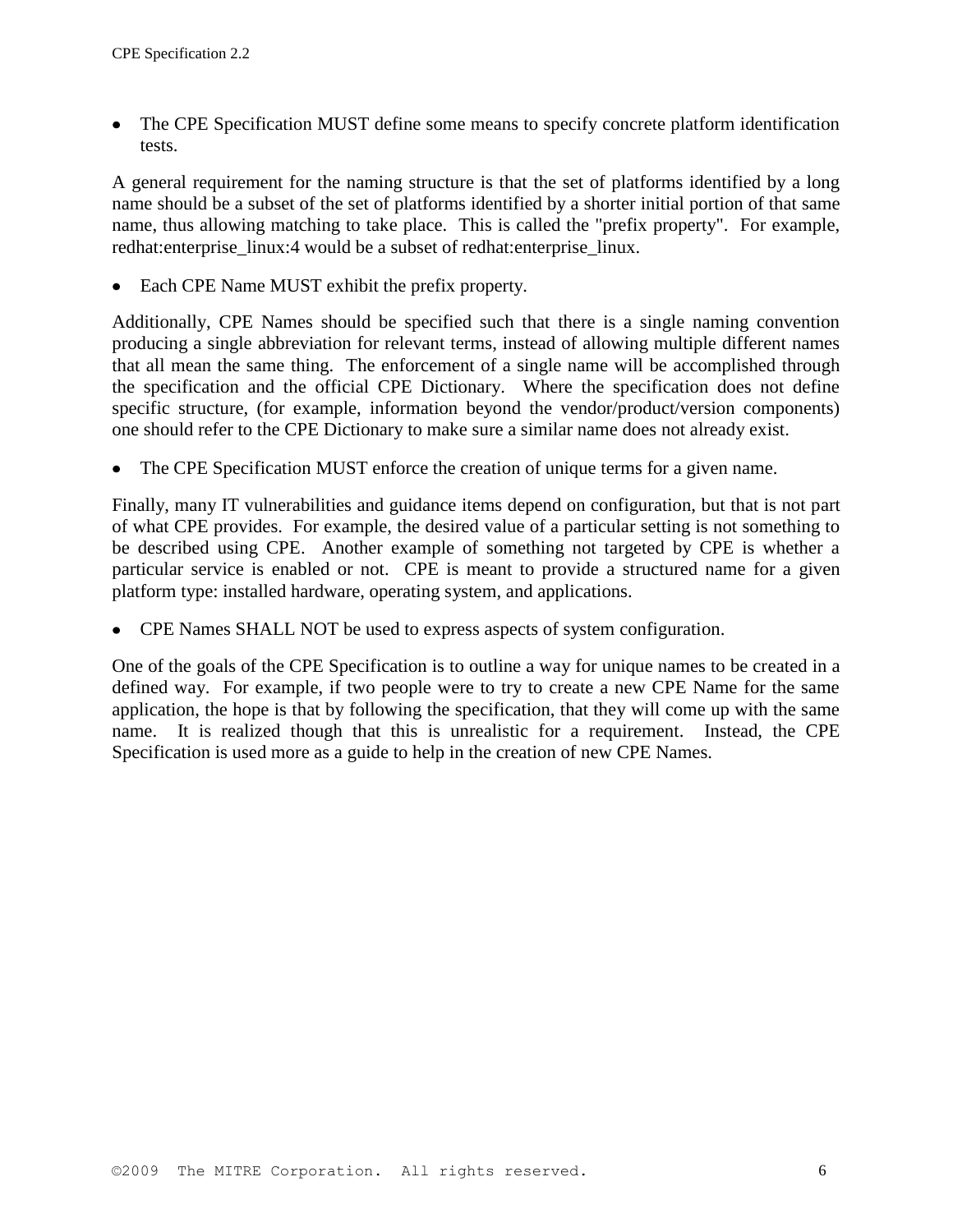# **5. CPE Names**

This section explains the syntax for the representation of CPE Names, and provides several illustrative examples. Each CPE Name defines a set of platform types. Another way of thinking about a CPE Name is that it identifies a bucket of related platform types. How each bucket relates to an external entity is beyond the scope of CPE, and is something that the data producer should define. All CPE is trying to do is define these buckets and present a common name for each.

For example, consider two security configuration guides for Windows XP each written by a different producer. One producer may choose to tag the guide with the union of all CPEs for all known versions of XP for which the guide applies, with the expectation of updating the CPE tags as appropriate if/when new versions of XP become available. But the other producer may choose to tag the guide with "Windows XP", despite the fact that the guide does not apply to some current or future versions of Windows XP. Both approaches are consistent with the CPE specification, but what can be assumed by users about the relationship between the guides and certain platform types is very different. The user must obtain this information from the guide author.

This section of the specification helps explain how to create a CPE Name for a given bucket. When questions arise about terms to be used, the CPE Dictionary should be consulted for any existing related names whose terms could be copied. If the dictionary does not provide any help, then the CPE Community should help decide what is the best route forward for a particular name. For example, if there is a question about what to use as the Product Component, polling the CPE Community should be considered. In the end, all that really matters is that the CPE Name is unique.

### *5.1. Basic Structure*

 $\overline{a}$ 

A CPE Name is a percent-encoded URI [\[2\]](#page-26-0) with each name starting with the prefix (the URI scheme name) "cpe:". Note that the scheme "cpe:" is not registered as an official URI scheme with  $IANA<sup>1</sup>$ 

Each platform can be broken down into many distinct parts. A CPE Name specifies a single part and is used to identify any platform that matches the description of that part. The distinct parts are:

*Hardware Part* - This part identifies hardware aspects of the IT platform and denotes things like a chassis, module, card, or other physical aspect of a platform. This can include virtualized or shared hardware.

<sup>&</sup>lt;sup>1</sup> Registration is something that might be considered in the future, but currently is not seen as something worth the effort to accomplish. It is unknown what the benefits of registration would be.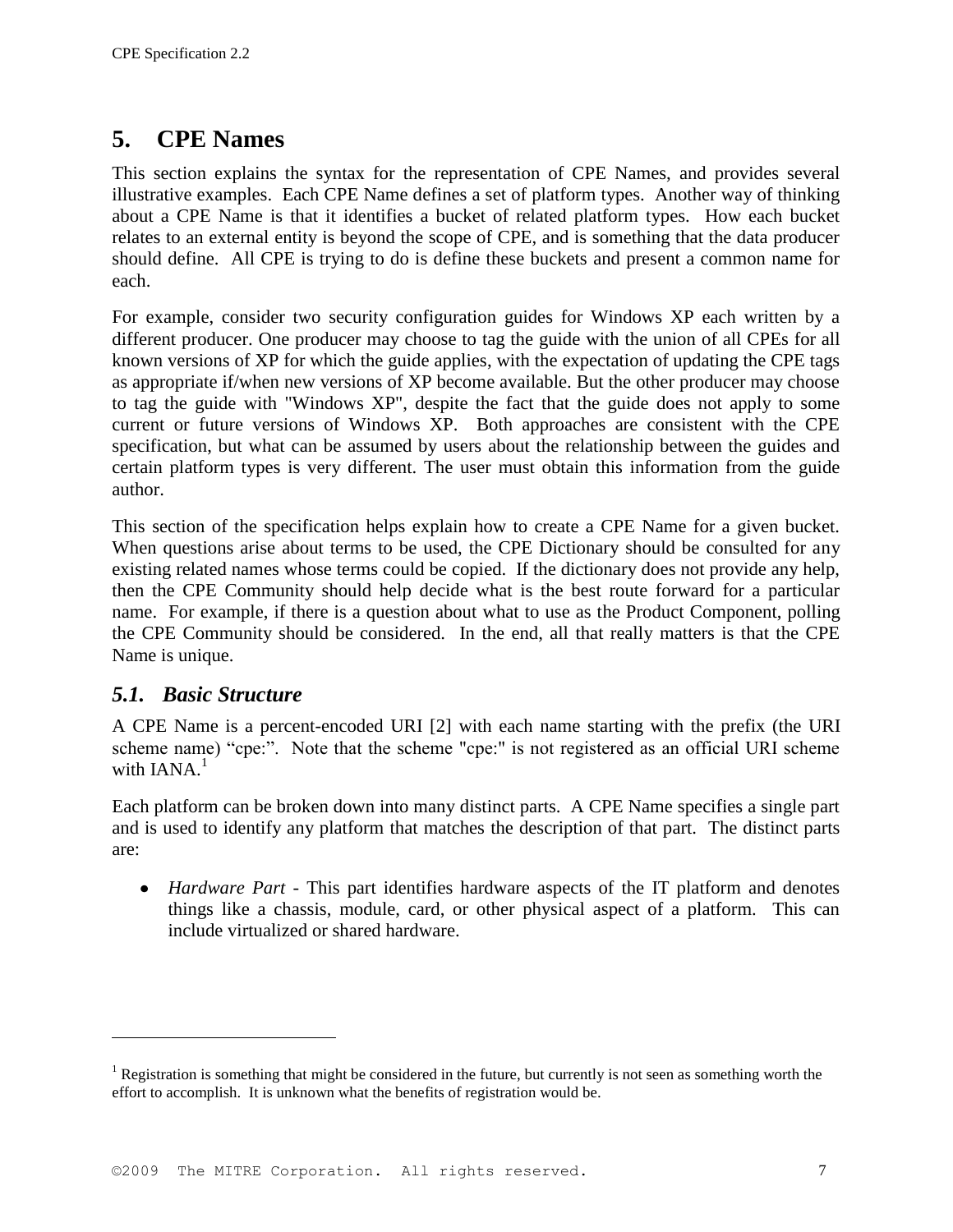- *Operating System Part* This part identifies operating system aspects of the IT platform by describing an operating system running on the platform. Note that multi-processor devices and distributed systems may incorporate multiple operating systems.
- *Application Part* This part identifies relevant applications, services, and packages installed on the IT platform. If a system includes multiple applications, then multiple CPE Names may apply to it.

The specific part being enumerated is distinguished by a single letter code at the beginning of the name. The next section defines the syntax of individual components fully.

Note that the distinction between OS and Application is currently a bit of a grey area. The argument could be made that the OS is just another application. Also, the difference between editions of an OS is often just the packages (applications) that are bundled with it. In this case, should there be different CPE Names for the different editions of the OS? Or should it just be a single OS name and a collection of Application names? This is an area that will hopefully become better defined as the community uses the specification and more is learned about the issue. For now, a CPE Name will be available for each edition as this is more natural for the community and aligns with previous naming conventions. The individual packages can also be identified by specific application names.

### *5.2. Component Syntax*

The syntax of CPE Names is tightly controlled to foster creation and maintenance of unique names. One of the requirements of CPE is that there be only one way to state a specific platform name and to accomplish this, the exact syntax and abbreviations used must be strictly enforced. This section tries to explain the logic that is followed when creating a new CPE Name. Careful application of this logic will help keep new CPE Names following a consistent naming convention. Unfortunately, due to the sheer quantity of possible CPE Names, the entire list of CPE Names can not be included in this specification. Please visit the CPE web site for an up to date dictionary of official CPE Names.

CPE names are case-insensitive. The components "WebLogic" and "weblogic" are equivalent. To reduce potential for confusion, all CPE Names should be written in lowercase.

Each CPE Name consists of one or more components, separated by colons. The first component identifies the platform part being specified, the second component identifies a vendor or supplier of the element, the third component identifies the product name, the forth component states a version of the product, the fifth component is used for update or service pack information, the sixth component identifies an edition, and the seventh component is used to specify internationalization information. Figure 1 shows the basic syntax of a CPE Name.

#### **Figure 1 – CPE Name Structure**

cpe:/ *{part}* : *{vendor}* : *{product}* : *{version}* : *{update}* : *{edition}* : *{language}*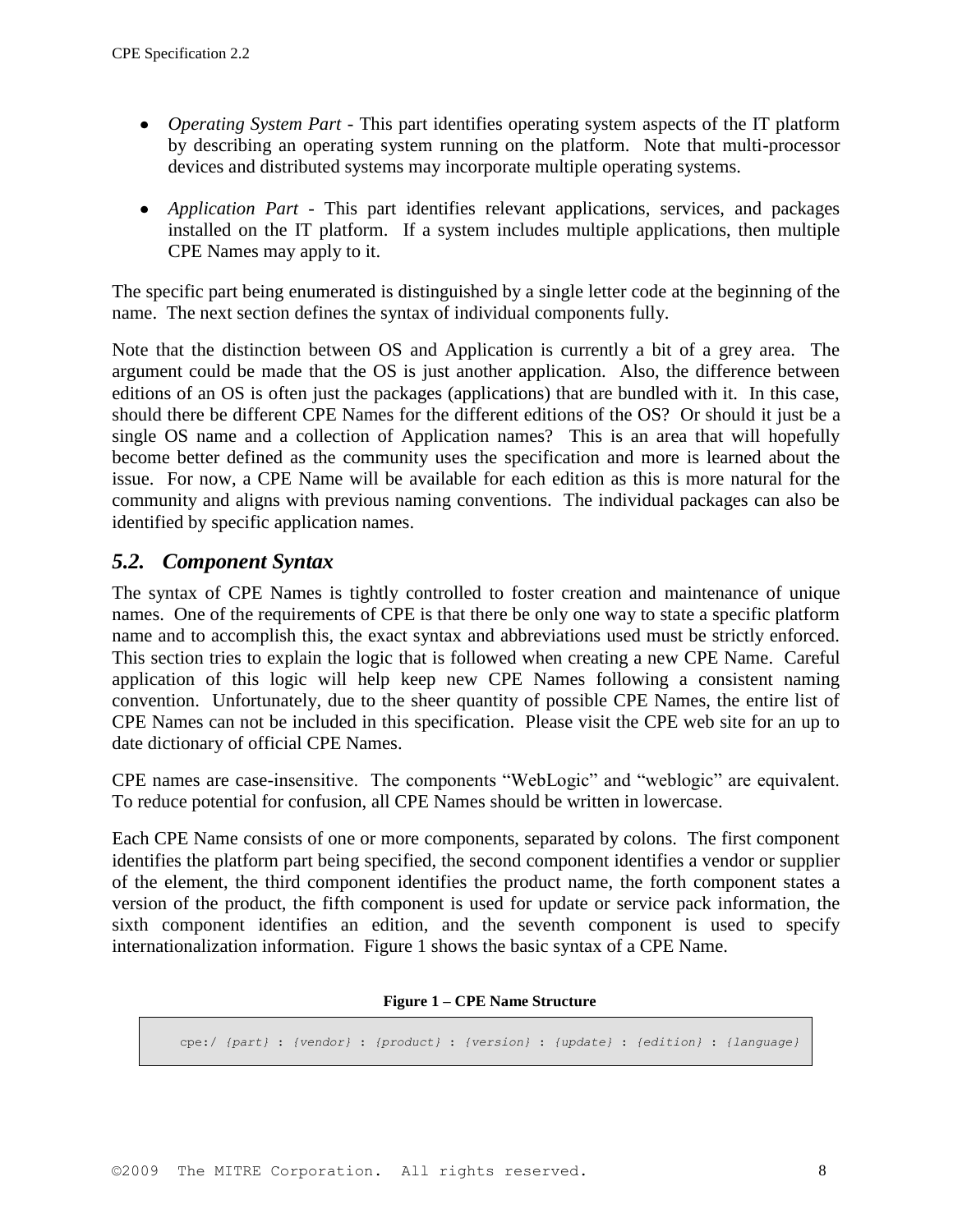Empty components are legal; they designate a part of the platform name for which any aspect of the platform is valid. For example, the CPE Name below designates all Professional editions of Microsoft Windows XP, regardless of service pack level.

**cpe:/o:microsoft:windows\_xp:::pro**

Note that the above example does not identify a platform with Windows XP and no Service Pack (i.e. the initial release of XP), but rather it identifies a platform with Windows XP regardless of which service pack (or no service pack) has been installed. This will be discussed more in the Update Component section.

Also note that in an effort to provide consistency and keep the specification simple, no distinction is made between components that can and can not be left empty. At this time it is unknown if there is a meaningful name that leaves that Part component empty, but it has been decided that the consistency is more important in this case.

It is often necessary to use a CPE Name when identifying a specific release of a given platform. If attempting to create a CPE Name for this, and a specific component is not applicable to the given platform, then the term '-' should be used. Note that use of the '-' term is different than leaving the component blank, even though in practice both options might identify with the same set of platform types. For example, an application may not have different editions. A CPE Name for such an application may use the '-' term for the edition component.

#### **cpe:/a:acme:product:1.0:update2:-:en-us**

The platform type that the CPE Name above identifies may initially be the same as the platform type identified by the following CPE Name that uses a blank edition component:

#### **cpe:/a:acme:product:1.0:update2::en-us**

Remember that the blank component is used to identify the platform type regardless of the blank component. So in this case, it would identify every edition of the "Acme Product 1.0 Update 2 English". The problem is that in the future, the vendor may in fact decide to release a new edition of the product. For example:

#### **cpe:/a:acme:product:1.0:update2:pro:en-us**

Looking back at the first two examples, the CPE Name that used the '-' term would not match this new release, while the CPE Name that used the blank component would match.

The '-' term might also be used to describing an initial release if a platform does identify with a given component but no term is commonly used to describe it. An example of this might be the initial release of an application before any updates have been released. The very first release of an application might be known as "Acme Product 1.0". A few months later an update is released by the vendor and the once applied, the platform is known as "Acme Product 1.0 Update 1". In this case the two CPE Names would be:

```
cpe:/a:acme:product:1.0:-
cpe:/a:acme:product:1.0:update1
```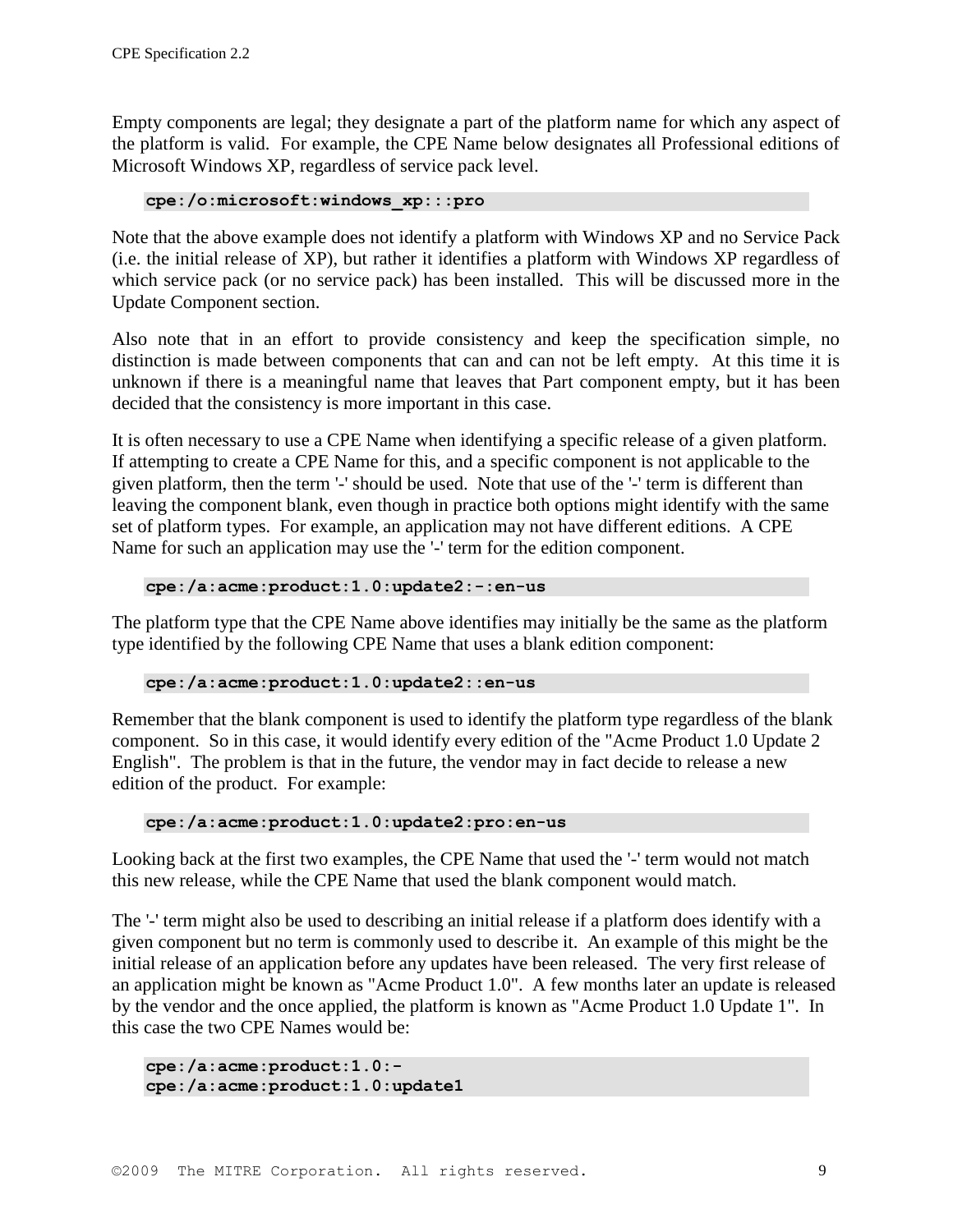Again note that the CPE Name cpe:/a:acme:product:1.0: with a blank update component would match both of the names above.

It is important to note that when a CPE Name is being created for a specific platform type (i.e. a specific release of an application) then the hyphen should be used at all times (when a vendor term is not available) instead of a blank component. The blank component is to be used only when a more general platform type is being enumerated. (i.e. any version of an application)

### **Part Component**

The first component in a CPE Name is a single letter code that designates the particular platform part that is being identified. The following codes are defined for CPE 2.0.

h = hardware part o = operating system part a = application part

Additional character codes may be added as necessary in a future version of this specification. For example, maybe 'd' for driver, 'l' for library, 'r' for runtime environment, or v for virtualization.

### **Vendor Component**

The second component of a CPE Name is the supplier or vendor of the platform part. The vendor component of a name might be a source of ambiguity because there are many ways to express the names of companies and other organizations. For CPE, the name used for a supplier should be the highest organization-specific label of the organization's DNS name. Even if the domain name is different than the company name, it is still recommended to use the domain name for the CPE Name. The table below shows some representative examples.

| <b>Organization Full Name</b> | <b>DNS Domain</b> | <b>CPE</b> component |
|-------------------------------|-------------------|----------------------|
| Cisco Systems, Inc.           | cisco.com         | cisco                |
| The Mozilla Foundation        | mozilla.org       | mozilla              |
| University of Oxford          | oxford.ac.uk      | oxford               |

Note that abbreviations should not be used in the vendor component and instead the DNS name should be used as found.

Many big organizations register multiple names (e.g. "hewlett-packard.com" and "hp.com") but most of the time, the company uses one of them as the official name in their advertisements and documentation. That is the name CPE should use. If it is still ambiguous after that, then CPE will need to get guidance from the vendor or community. Using the full corporate name would create much longer names, as well as potential character encoding issues.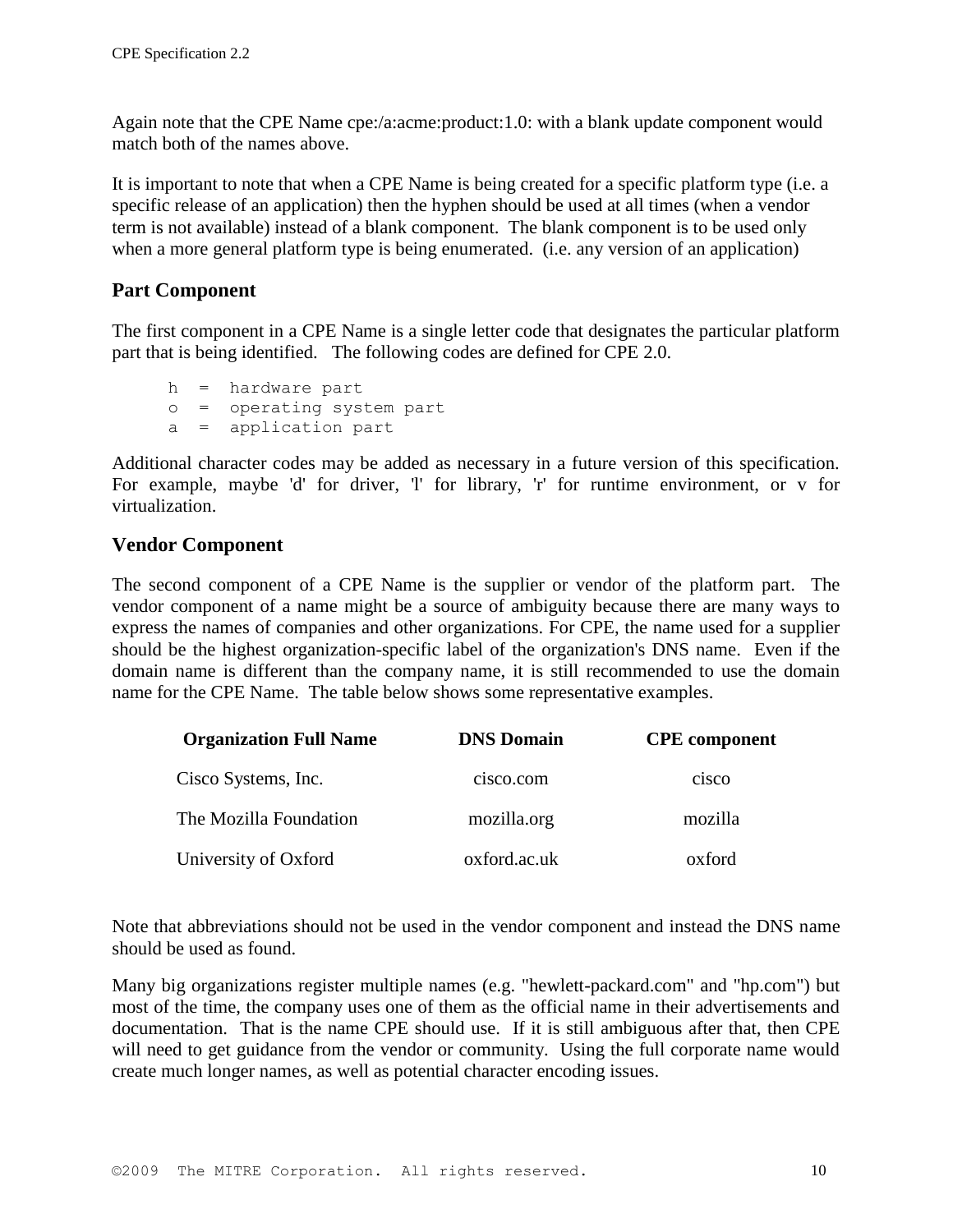If two different vendors share the same organization-specific label but with a different DNS suffix then the full DNS name should be used. For example, if cpe:/a:acme already exists in the CPE Dictionary and this refers to the vendor site www.acme.com, then a new name for the vendor www.acme.org should have a CPE Name of cpe:/a:acme.org.

In some cases, especially with open source software, a vendor may not have a qualified DNS name. For these situations, the term used in the vendor component should be formed using the most widely known form of the vendor name, replacing spaces with underscores. For example, the vendor Best Software may not have a qualified DNS name, so a CPE Name for their application ABC123 would be as follows:

```
cpe:/a:best_software:abc123
```
For applications that do not have a vendor or organization associated with them, this component should use a developer's name. For example, there are a number of shareware tools that have been developed by an individual and posted to the web. They don't have a vendor, just a name of a developer. Note that multi-word names should use underscores instead of spaces.

```
cpe:/a:jon_smith:tool_name:1.2.3
```
For situations when a vendor name changes due to marketing or acquisition reasons, the original CPE Name(s) with the old vendor name will remain unchanged. A new CPE Name(s) with the new vendor name will be created for new products released under the new name. Although this process breaks the ability for matching to occur across the vendor name transition, the simplicity of the process is felt to be a worthwhile benefit.

### **Product Component**

The third component of a CPE Name is the product name of the platform part. To determine the string to use for the product component, one should try to find the most common and recognizable name for the product. Possible things to consider are marketing materials, API return values, product documentation, etc. Unfortunately there is no clear cut definitive way of doing this, so help from the vendor and/or community will often be needed.

Multi-word product names and designations should be spelled out in full, replacing spaces with underscores. The example below shows how this would look for the Zone Labs ZoneAlarm Internet Security Suite version 7.0.

```
cpe:/a:zonelabs:zonealarm_internet_security_suite:7.0
```
Multi-word product names may be shortened when doing so would not make the CPE Name ambiguous and when the vendor has designated a particular "official" abbreviation in product descriptions. This helps keep the name more reasonable in length. For example, "Internet Explorer" should be abbreviated as "ie", and "Java Runtime Environment" should be abbreviated as "jre". A list of community product name abbreviations will be maintained at the CPE web site.

**Product Name CPE Abbreviation**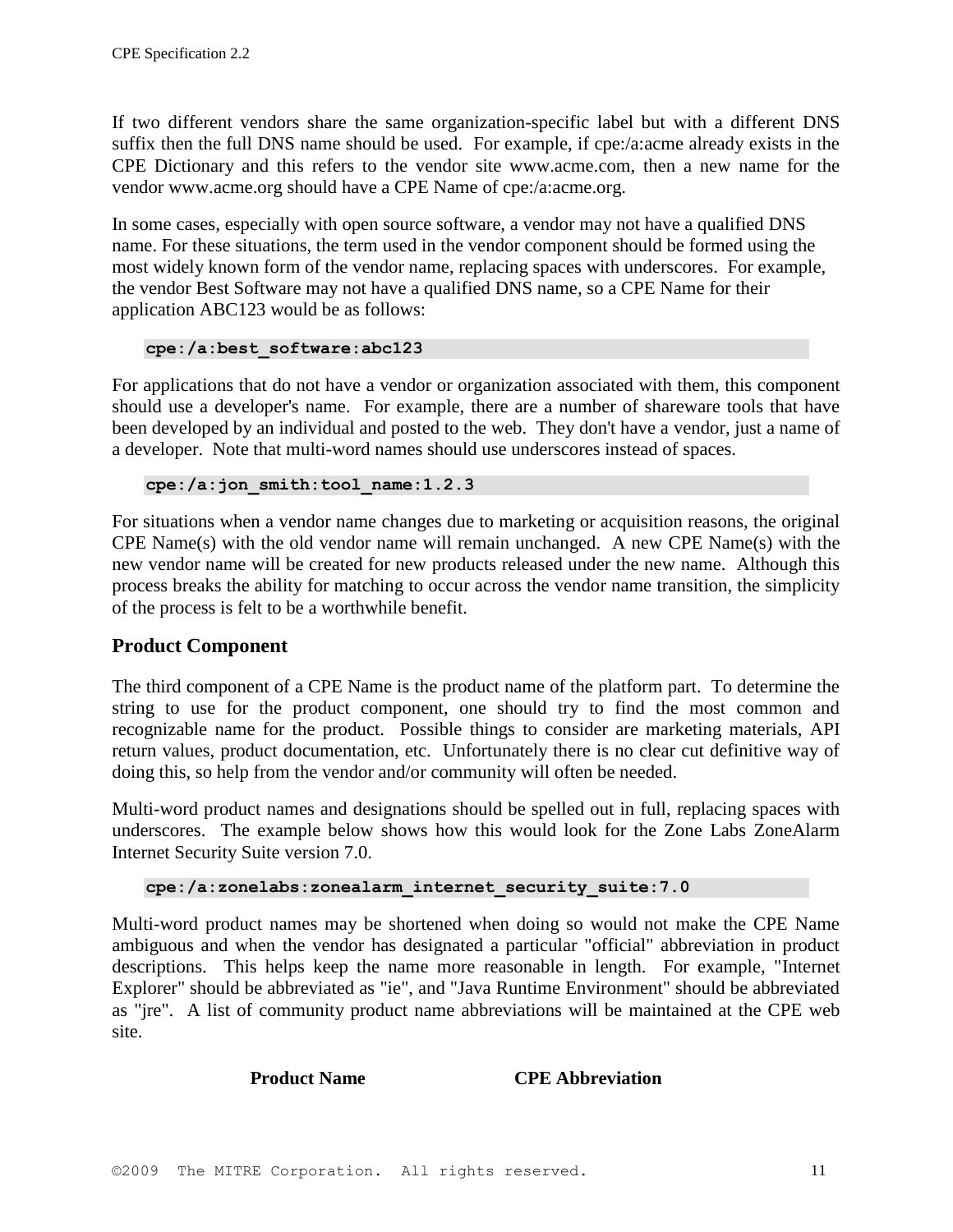| <b>Product Name</b>      | <b>CPE Abbreviation</b> |  |
|--------------------------|-------------------------|--|
| Internet Explorer        | iе                      |  |
| Java Runtime Environment | ire                     |  |

As with the vendor component, if a product has a name change, existing CPE Names should not be modified. Rather, new names that are created with a new version of the product should use the new product name.

#### **Version Component**

The forth component of a CPE Name is the version of the platform part. The version should be represented in the same format as seen within the product. For example, use periods, dashes, etc. as the delimiter in the same way as the product.

The following example denotes Adobe Reader version 8.1

```
cpe:/a:adobe:reader:8.1
```
Note that there is currently no way to separate major and minor versions into different components. If a CPE Name is needed for all Adobe Reader applications that have a major version of 8, then a separate CPE should be created as follows:

**cpe:/a:adobe:reader:8**

#### **Update Component**

The fifth component of a CPE Name is used for update or service pack information. Sometimes this is referred to as point releases or minor versions. The technical difference between version and update will be different for certain vendors and products. The use of existing CPE Names should be used to determine what is best for new names.

The following example denotes Red Hat Enterprise Linux 4.0 Update 4.

```
cpe:/o:redhat:enterprise_linux:4:update4
```
Many times, products are initially released without a defined update. For example there is not an "update 0" for Enterprise Linux and there is not a "Service Pack 0" for Microsoft Windows 2000. If it is desired to specifically identify this initial release, then the vendor's term for initial release should be used in the update component. For example, Red Hat uses the term "ga" for General Availability, and the CPE Name for the initial release of Enterprise Linux 4 would be:

```
cpe:/o:redhat:enterprise_linux:4:ga
```
If there is no vendor term for an initial release, or if there is no commonly used term, then the '-' character should be used when creating a CPE Name for that initial release.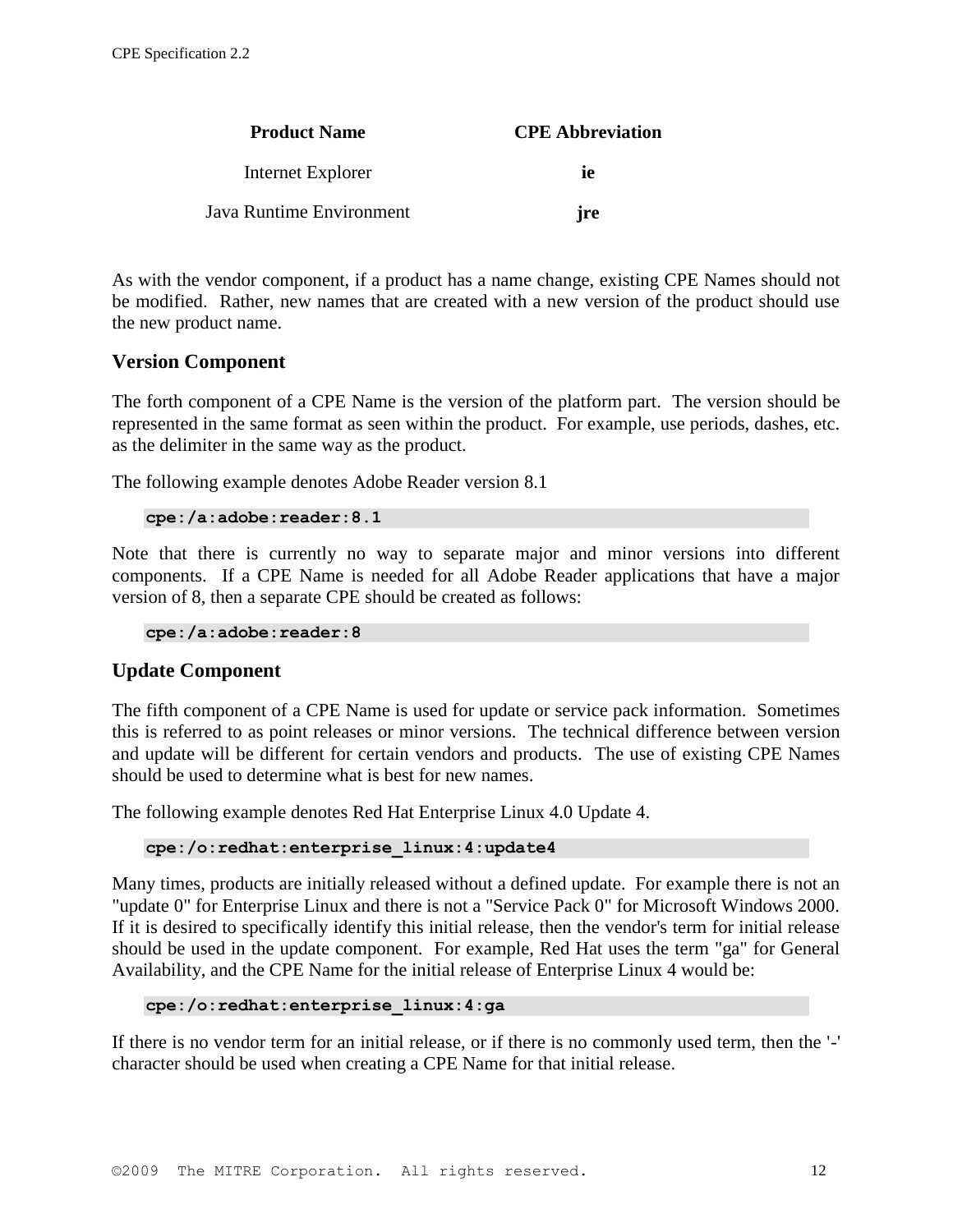### **Edition Component**

The sixth component of a CPE Name is the edition of the platform part. Abbreviations should be used where appropriate. Please see the section 5.3 for a list of valid abbreviations.

The following example denotes all versions of Microsoft Windows 2000 Service Pack 4 Professional Edition.

#### **cpe:/o:microsoft:windows\_2000::sp4:pro**

The Edition Component is also used to define specific target hardware and software architectures that need to be named. In a way, we are treating these as different editions of the platform. For a hardware example, an application may be developed for both the i386 and x64 architectures, and each edition needs a different name. For a target software implementation an application may be developed to run on Windows, Linux, or Macintosh OS X.

Note that the idea of a target hardware or software architecture is different than the actual hardware or software of the platform. The notion described above is used to distinguish and identify different editions of the given platform part.

Target hardware and software environment names will be appended to the end of any other names in the Edition component. Where both target hardware and software architectures are named, the software name will be listed first.

#### **Language Component**

The seventh and final component of a CPE Name is the language associated with the specific platform. This component should be represented by a valid language tag as defined by IETF RFC 4646 entitled *Tags for Identifying Languages*. [6] Note that while any valid language tag is acceptable, CPE Names should generally only use tags containing language and region codes.

The following example is the CPE Name associated with a platform that has the traditional Chinese version of Mozilla Firefox version 2.0.0.6 for the Mac OSX operating system. Note that since this CPE Name pertains to all updates of this version the update component has been left blank.

**cpe:/a:mozilla:firefox:2.0.0.6::osx:zh-tw**

For a complete BNF grammar that defines what is acceptable in a CPE Name, please see Appendix A.

### *5.3. Abbreviations*

Some words and phrases appear frequently in IT product designations. Including these common words in CPE Names would be wasteful, and contrary to the objective of making CPE Names compact and easy to use. To help shorten some of the longer CPE Names, abbreviations are used where appropriate. Note that each phrase must be associated with only one abbreviation.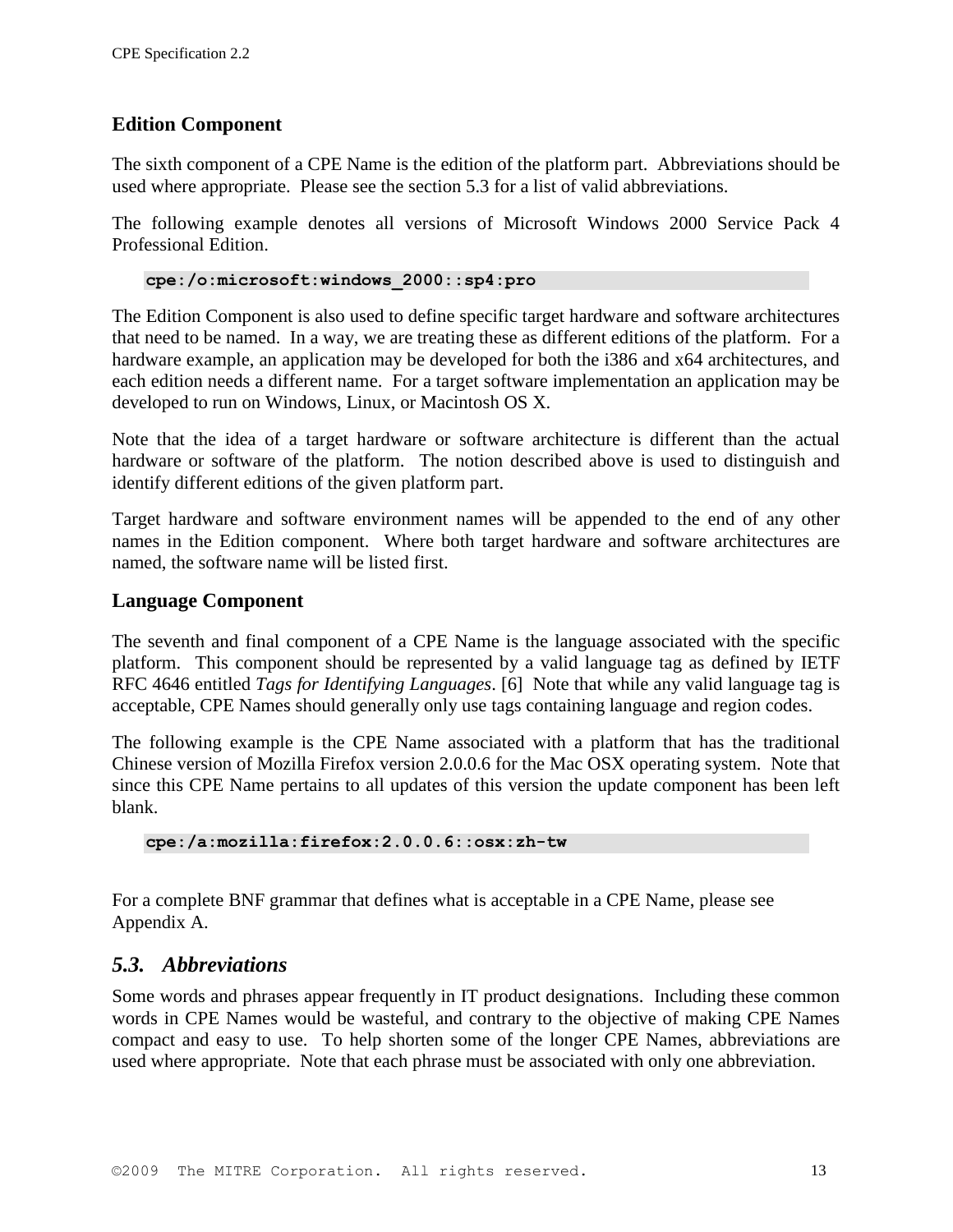The table below lists abbreviations for common terms and multi-word constructions that should be applied in selecting CPE Name components. For an up-to-date list of abbreviations, please visit the CPE web site at http://cpe.mitre.org/.

| <b>Full Designation</b> | <b>CPE Abbreviation</b> |  |
|-------------------------|-------------------------|--|
| advanced                | adv                     |  |
| professional            | pro                     |  |
| server                  | srv                     |  |
| standard                | std                     |  |
| edition                 | ed                      |  |
| version 3.4             | 3.4                     |  |
| patch level 3           | pl3                     |  |
| release 3               | r3                      |  |
| release candidate 2     | rc2                     |  |
| service pack 4          | sp4                     |  |
| support pack 2          | sup2                    |  |
| service release 2       | sr2                     |  |
| security rollup         | sru                     |  |
| general availability    | ga                      |  |

### *5.4. Percent Encoding*

A CPE Name is represented by a URI that is in its post-encoded form. In other words, the standard URI percent-encoding mechanism must be used to represent a number of reserved characters. A percent-encoded octet is encoded as a character triplet, consisting of the percent character "%" followed by the two hexadecimal digits representing that octet's numeric value. Please note that if the "%" character is to be used outside of this encoding, then it would itself have to be encoded.

The following is a list of characters that must be percent encoded if they are used within a component:

| $\Box$ colon (:) | $-$ % 3A | - used to separate the components in a name |
|------------------|----------|---------------------------------------------|
| $\Box$ slash (/) | $-$ %2F  | - URI reserved character, gen-delims        |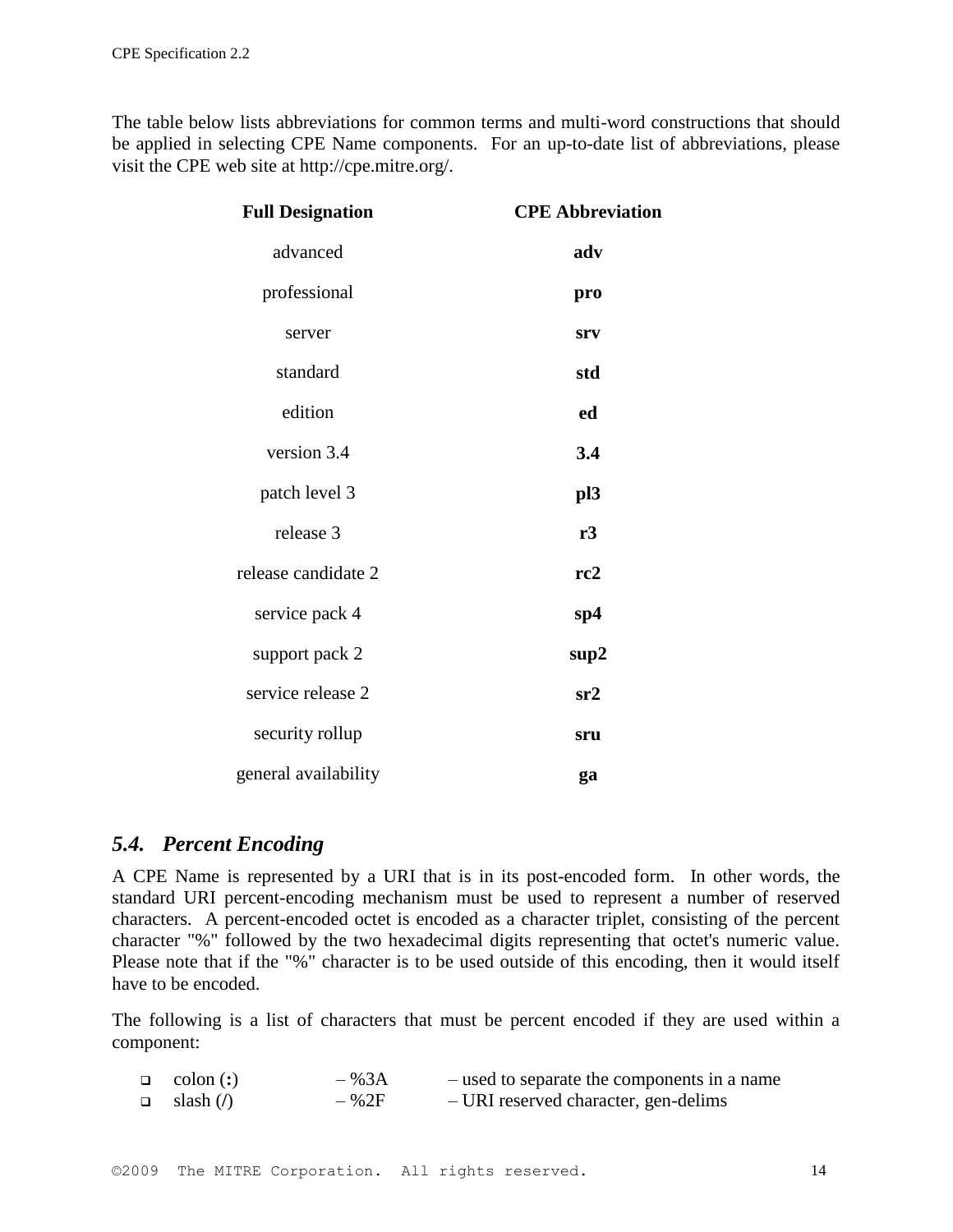| $\Box$ | question mark $(?)$           | $-$ % 3F | - URI reserved character, gen-delims   |
|--------|-------------------------------|----------|----------------------------------------|
| $\Box$ | pound sign $(H)$              | $-$ %23  | - URI reserved character, gen-delims   |
| □      | open bracket ([)              | $-$ %5B  | - URI reserved character, gen-delims   |
| $\Box$ | close bracket (])             | $-$ %5D  | - URI reserved character, gen-delims   |
| $\Box$ | at sign $(\mathcal{Q})$       | $-$ %40  | - URI reserved character, gen-delims   |
| $\Box$ | exclamation point $(!) - %21$ |          | - URI reserved character, sub-delims   |
| $\Box$ | dollar sign $(\$)$            | $-$ % 24 | - URI reserved character, sub-delims   |
| $\Box$ | ampersand $(\&)$              | $-$ %26  | - URI reserved character, sub-delims   |
| $\Box$ | apostrophe (')                | $-$ %27  | - URI reserved character, sub-delims   |
| $\Box$ | open parenthesis (()          | $-$ %28  | - URI reserved character, sub-delims   |
| $\Box$ | close parenthesis $()$        | $-$ %29  | - URI reserved character, sub-delims   |
| $\Box$ | asterisk $(*)$                | $-$ %2A  | - URI reserved character, sub-delims   |
| $\Box$ | plus sign $(+)$               | $-$ % 2B | - URI reserved character, sub-delims   |
| $\Box$ | $comma$ (,)                   | $-$ %2C  | - URI reserved character, sub-delims   |
| $\Box$ | semi-colon $($ ; $)$          | $-$ % 3B | - URI reserved character, sub-delims   |
| $\Box$ | equal sign $(=)$              | $-$ % 3D | - URI reserved character, sub-delims   |
| $\Box$ | percent-sign $(\% )$          | $-$ %25  | - used for character encoding in URIs. |
| $\Box$ | angle bracket $(<)$           | $-$ %3C  | - used in XML                          |
| $\Box$ | angle bracket $(>)$           | $-$ %3E  | - used in XML                          |
| $\Box$ | double quote (")              | $-$ %22  | - used in XML                          |
|        |                               |          |                                        |

The percent-encoding mechanism is a frequent source of variance among otherwise identical URIs. Some URI producers percent-encode octets that do not require percent-encoding, resulting in URIs that are equivalent to their non-encoded counterparts. These URIs can be normalized by decoding any percent-encoded octet that corresponds to an unreserved character (unreserved  $=$  ALPHA  $\overline{\phantom{a}}$  DIGIT  $\overline{\phantom{a}}$   $\overline{\phantom{a}}$   $\overline{\phantom{a}}$   $\overline{\phantom{a}}$   $\overline{\phantom{a}}$   $\overline{\phantom{a}}$   $\overline{\phantom{a}}$   $\overline{\phantom{a}}$   $\overline{\phantom{a}}$   $\overline{\phantom{a}}$   $\overline{\phantom{a}}$   $\overline{\phantom{a}}$   $\overline{\phantom{a}}$   $\overline{\phantom{a}}$   $\overline{\phantom{a}}$ 

When matching is performed, each component should be decoded when used during comparisons. Note that the components of CPE Name must be parsed and separated before the percent-encoded octets within those components can be safely decoded, as otherwise the data may be mistaken for component delimiters.

### *5.5. Examples*

This example name below represents a typical CPE Name that refers to the Microsoft Windows 2000 operating system, all editions and update levels.

**cpe:/o:microsoft:windows\_2000**

This example CPE Name below identifies Microsoft's Windows XP operating system, Professional Edition, update level "Service Pack 2".

```
cpe:/o:microsoft:windows_xp::sp2:pro
```
This example name below refers to Red Hat Enterprise Linux 3 Advanced Server.

```
cpe:/o:redhat:enterprise_linux:3::as
```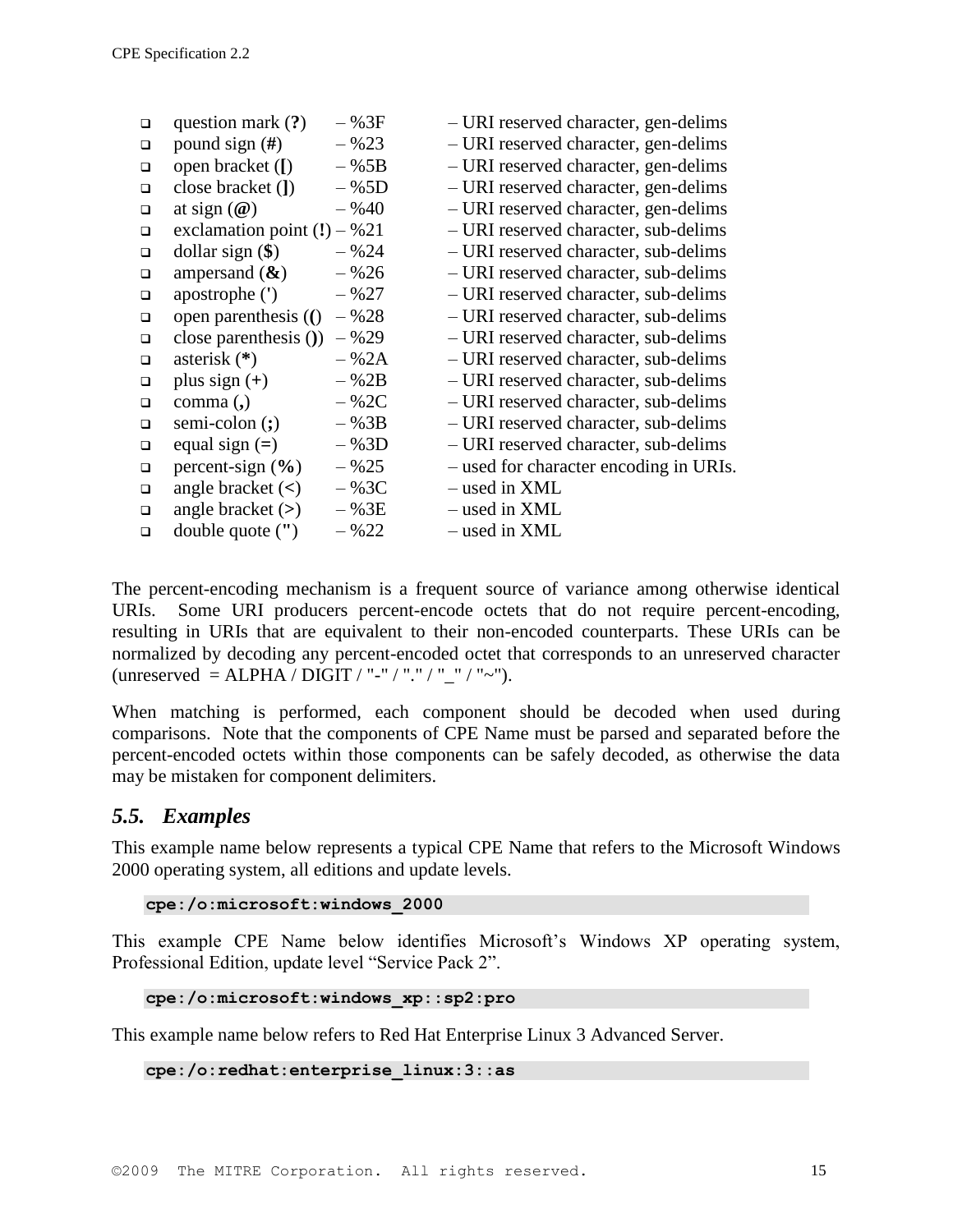This example specifies an application, specifically the Apache Foundation HTTP server version 2.0.52.

**cpe:/a:apache:httpd:2.0.52**

This example name below refers to a particular web browser, regardless of any hardware or particular OS on which it is running.

**cpe:/a:microsoft:ie:6.0**

This example name below refers to a Cisco model 3825 integrated services router.

```
cpe:/h:cisco:router:3825
```
The example name below identifies a particular laptop computer hardware platform. The vendor is Dell Computer, the product line name is "Inspiron", and the version (or model in this example) number is 8500. Note that the platform enumerated below might be made up of a number of different peripherals, each assigned their own CPE Name if needed.

#### **cpe:/h:dell:inspiron:8500**

CPE Names may also be used to identify virtual hardware, in the context where the virtual hardware platform serves the same role as a similar real hardware platform. The CPE Name below shows an example for a virtual hardware platform.

#### **cpe:/h:emc:vmware\_esx:2.5**

It is quite possible that a vendor, perhaps for marketing purposes, may use different names for identical hardware and software platforms. This could occur for regional versions with different languages, or different vertical markets each with a need for the same tool. In these cases, a different CPE Name will be used for each of the different vendor-assigned names. CPE in general tries to mimic the product naming structures used by the vendors, while imposing uniform structure and matching semantics.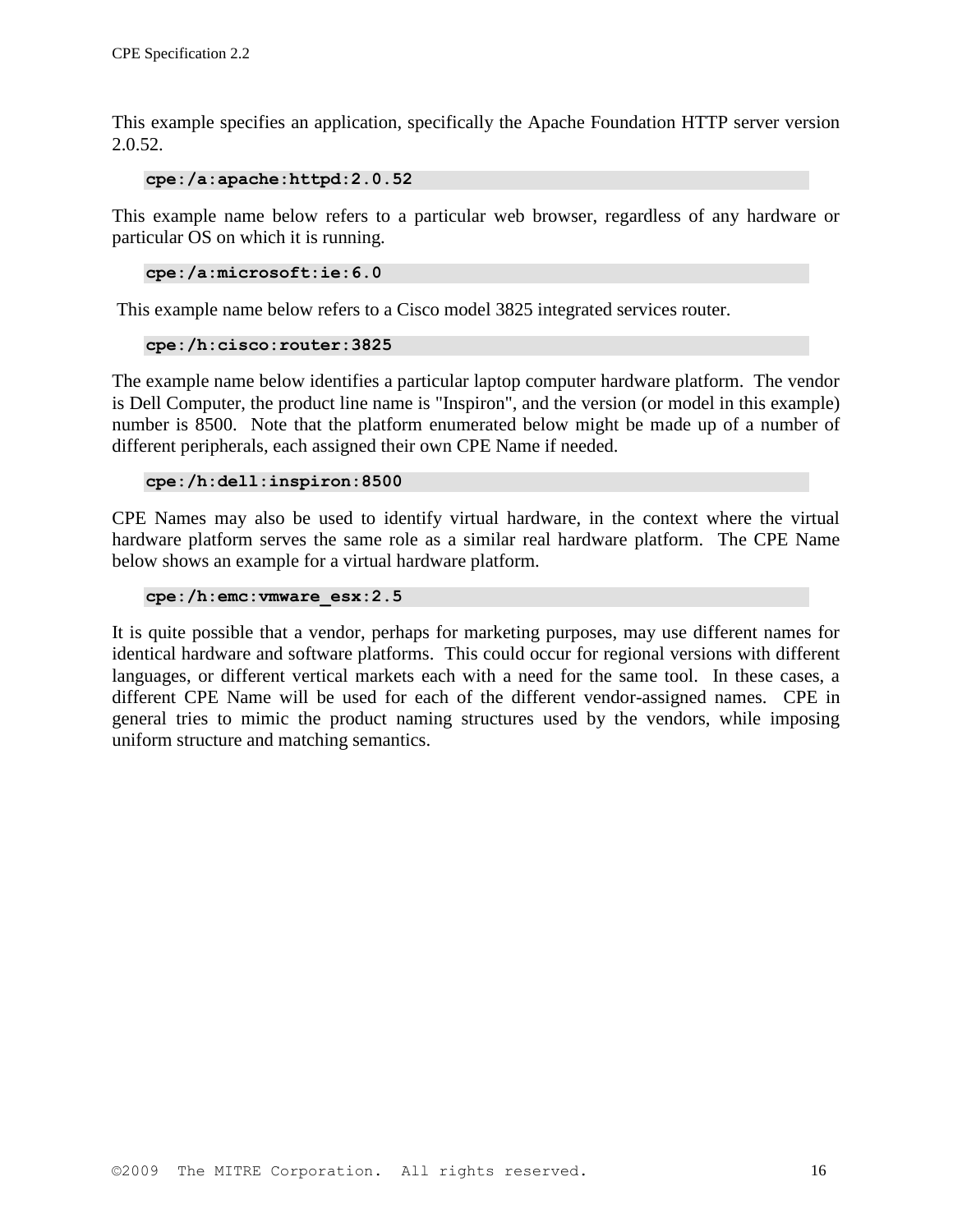# **6. CPE Language**

An individual CPE Name addresses a single part of an actual system. To identify more complex platform types, there needs to be a way to combine different CPE Names using logical operators. For example, there may be a need to identify a platform with a particular operating system AND a certain application. The CPE Language exists to satisfy this need, enabling the CPE Name for the operating system to be combined with the CPE Name for the application.

The CPE Language can be thought of as an extension of the CPE Name syntax above. The syntax for CPE Names has been kept simplistic and restrictive, thus allowing easy adoption and quick acceptance within the community. The CPE Language on the other hand is meant to absorb the complexity that was left out of CPE Names. This will result in more powerful platform identification. Changes as the specification evolves will be limited to the language, allowing users to rely on the stability of CPE Names.

The CPE Language is essentially a Boolean expression that (1) allows users to qualify applicable platforms, and (2) allows testing tools to determine whether any target system is an instance of that platform.

### *6.1. Structure*

The basic building block of the CPE Language is referred to as the Logical Test. This is a logical conjunction (AND) or disjunction (OR) of one or more CPE Names. Individual logical tests can also be negated (inverted). Nested logical tests allow the user to express the platform as any logical combination of individual CPE Names.

### *6.2. XML Representation*

This section defines a concrete representation of the CPE Language in XML using both core XML syntax and XML Namespaces. CPE Language elements belong to the namespace "http://cpe.mitre.org/language/2.0". The recommended namespace prefix is "cpe".

The example below gives an idea of how the XML representation of the CPE Language is used to identify a complex platform.

#### **Figure 2 – example XML representation**

```
<?xml version="1.0" encoding="UTF-8"?>
<cpe:platform-specification
xmlns:cpe="http://cpe.mitre.org/language/2.0">
     <cpe:platform id="123">
         <cpe:title>Microsoft Windows XP with Adobe Reader</cpe:title>
         <cpe:logical-test operator="AND" negate="FALSE">
             <cpe:fact-ref name="cpe:/o:microsoft:windows_xp" />
             <cpe:fact-ref name="cpe:/a:adobe:reader" />
         </cpe:logical-test>
```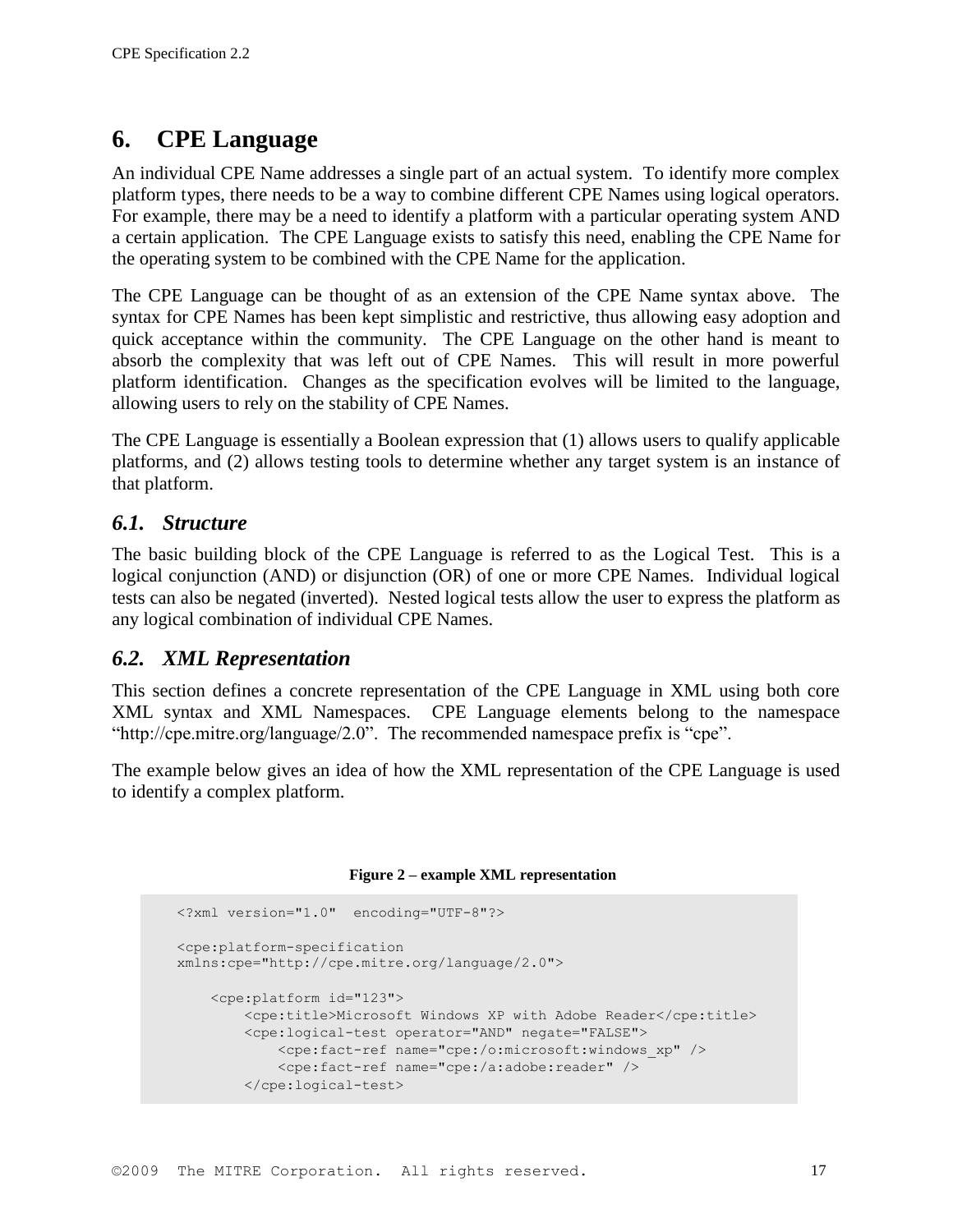```
 </cpe:platform>
     <cpe:platform id="456">
         <cpe:title>Sun Solaris 5.8 or 5.9 or 5.10</cpe:title>
         <cpe:logical-test operator="OR" negate="FALSE">
             <cpe:fact-ref name="cpe:/o:sun:solaris:5.8" />
             <cpe:fact-ref name="cpe:/o:sun:solaris:5.9" />
             <cpe:fact-ref name="cpe:/o:sun:solaris:5.10" />
         </cpe:logical-test>
     </cpe:platform>
     <cpe:platform id="789">
         <cpe:title>Microsoft Windows XP with Office 2003 or 
2007</cpe:title>
         <cpe:logical-test operator="AND" negate="FALSE">
             <cpe:fact-ref name="cpe:/o:microsoft:windows_xp" />
             <cpe:logical-test operator="OR" negate="FALSE">
                 <cpe:fact-ref name="cpe:/a:microsoft:office:2003" />
                 <cpe:fact-ref name="cpe:/a:microsoft:office:2007" />
             </cpe:logical-test>
         </cpe:logical-test>
     </cpe:platform>
</cpe:platform-specification>
```
The rest of this section describes the individual elements that may appear in the XML representation of the CPE Language. For full details, see the schema presented in Appendix B.

#### **<platform-specification>**

This element is the root element of a CPE Language XML documents and therefore acts as a container for child platform definitions.

| Content:         | elements              |
|------------------|-----------------------|
| Cardinality:     |                       |
| Parent Elements: | none                  |
| Attributes:      | none                  |
| Child Elements:  | <platform></platform> |

#### **<platform>**

The platform element represents the description or qualifications of a particular IT platform type. The platform is defined by one or more logical-test child elements. The id attribute holds a locally unique name for the platform. There is no defined format for this id, it just has to be unique to the containing CPE Language document.

| Content:         | elements                                                     |
|------------------|--------------------------------------------------------------|
| Cardinality:     | 1-n                                                          |
| Parent Elements: | <platform-specification></platform-specification>            |
| Attributes:      | id                                                           |
| Child Elements:  | $\langle$ title>, $\langle$ remark>, $\langle$ logical-test> |
|                  |                                                              |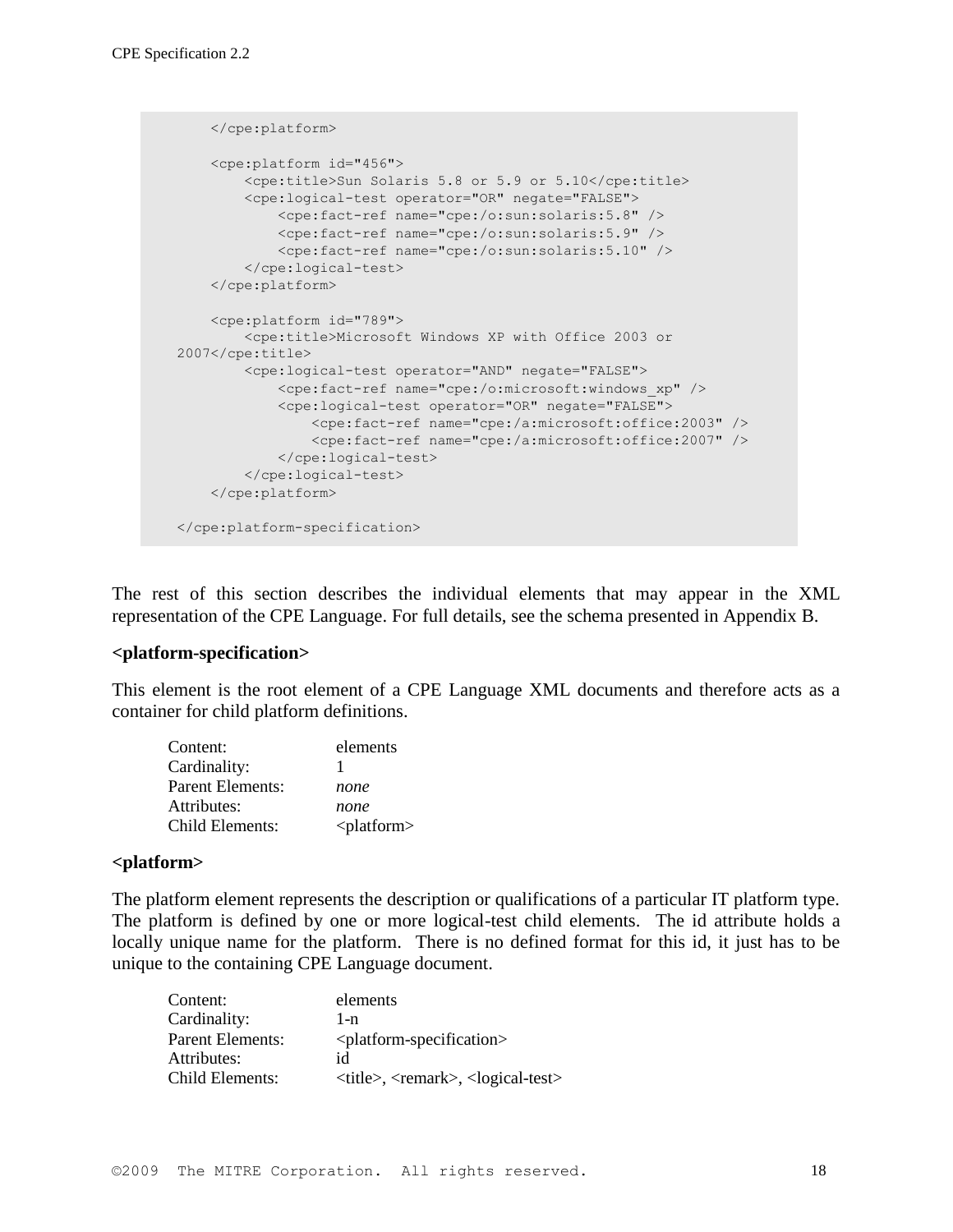#### **<title>**

The optional title element may appear as a child of a platform element, to provide a humanreadable title for it. To support uses intended for multiple languages, this element supports the 'xml:lang' attribute. At most one title element can appear for each language.

| Content:                | string             |
|-------------------------|--------------------|
| Cardinality:            | $0 - n$            |
| <b>Parent Elements:</b> | $\alpha$ -platform |
| Attributes:             | xml:lang           |
| Child Elements:         | none               |

#### **<remark>**

The optional remark element may appear as a child of a platform element. It provides some additional description. Zero or more remark elements may appear. To support uses intended for multiple languages, this element supports the "xml:lang" attribute. There can be multiple remarks for a single language.

| Content:                | string             |
|-------------------------|--------------------|
| Cardinality:            | $0-n$              |
| <b>Parent Elements:</b> | $\alpha$ -platform |
| Attributes:             | xml:lang           |
| Child Elements:         | none               |

#### **<logical-test>**

The logical-test element appears as a child of a platform element, and may also be nested to create more complex logical tests. The content consists of one or more elements: fact-ref, and logical-test children are permitted. The operator to be applied, and optional negation of the test, are given as attributes.

| Content:         | elements                                             |
|------------------|------------------------------------------------------|
| Cardinality:     | $()$ -n                                              |
| Parent Elements: | $\le$ platform>, $\le$ logical-test>                 |
| Attributes:      | operator, negate                                     |
| Child Elements:  | <fact-ref>, <logical-test></logical-test></fact-ref> |

NOTE - The following operators are permitted: "AND", "OR"

#### **<fact-ref>**

The fact-ref element appears as a child of a logical-test element. It is simply a reference to a CPE Name that always evaluates to a Boolean result.

| Content:                | none                 |
|-------------------------|----------------------|
| Cardinality:            | $0-n$                |
| <b>Parent Elements:</b> | $<$ logical-test $>$ |
| Attributes:             | name                 |
| Child Elements:         | none                 |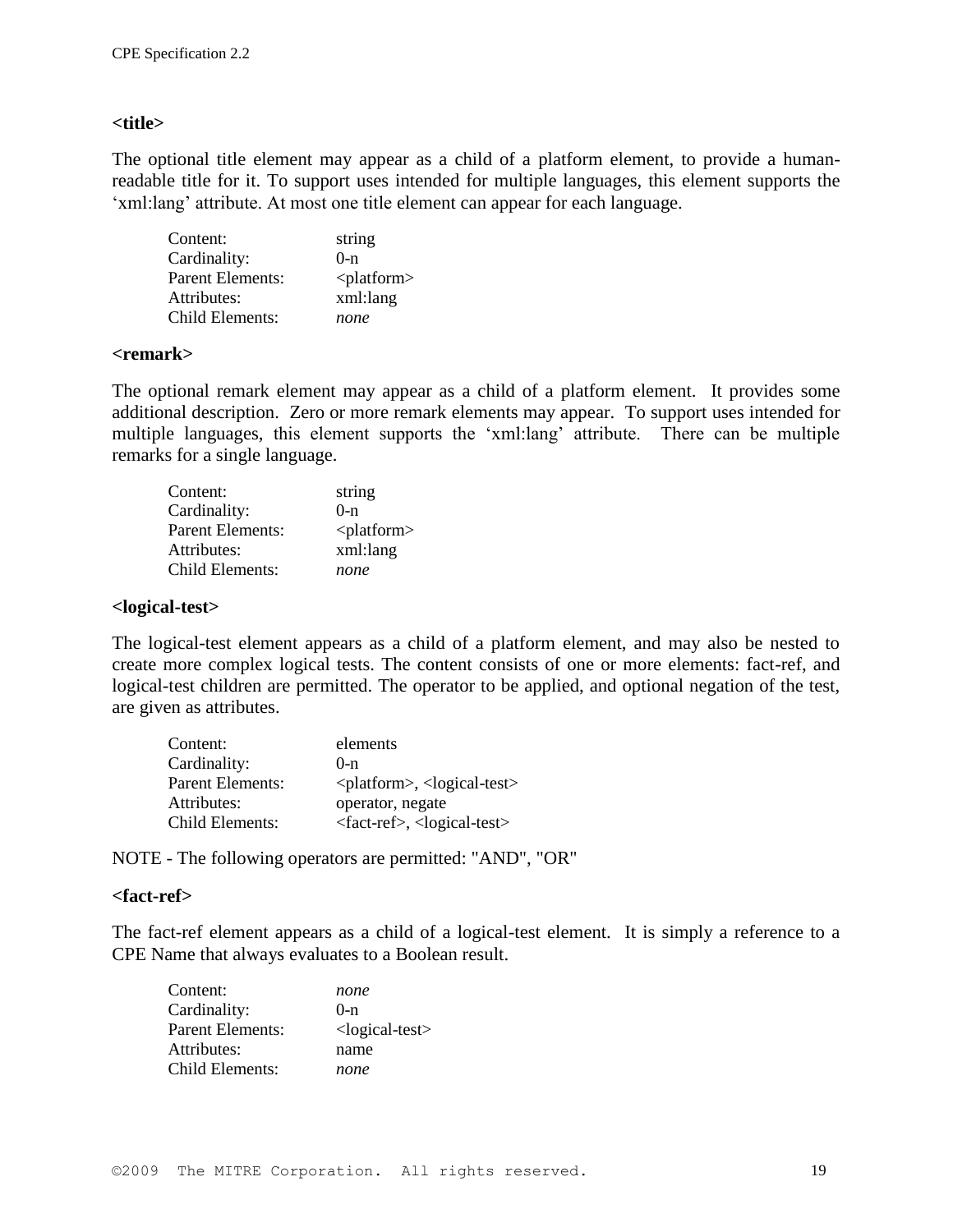# **7. Matching**

Matching is the process of determining if a given CPE Name or CPE Language statement specifies a platform that is defined by a set of known CPE Names.

For example, when a checking or analysis tool tests a real IT target system, it must be able to decide whether any given CPE Name corresponds to that system, and vice-versa. If a CPE Name has an associated OVAL Definition, and the definition evaluates to true, then the system is said to be an *instance* of that name. But not every CPE Name will have an OVAL Definition associated with it. This is especially true if a CPE Name has been created by an individual author or application to identify a new or unusual platform, or if the CPE Language has been used to describe a complex platform. For these cases, there is a defined process for how to match a CPE Name or a CPE Language description against an actual system based on other known CPE Names (ones that have been matched via an OVAL Definition). This is called *matching*.

Matching helps define the relationship between different CPE Names (or language statements) and follows the hierarchical relationship built into the naming format. It is important to note that it will often be the case that different relationships between CPE Names and external data elements will also be asserted. The "tagging" of data elements with CPE Names does not imply the type of external relationship being used. It is important that the data producer defines the type of relationship it has with CPE. It is also important to note that matching does not carry over to this relationship with external enties and that one has to be careful about assuming the hierarchical relationship between CPE Names would also apply to the external relationship. It is not always the case.

By way of an example, consider a vulnerability that has been "tagged" with the CPE Name cpe:/o:microsoft:windows\_xp. One can not assume that this vulnerability applies to an XP Service Pack 2 system as the relationship may have been defined as follows: "the vulnerability may or may not apply to a platform matching the CPE Name, but definitely does not apply to those that don't match". Even though cpe:/o:microsoft:windows\_xp::sp2 matches the original CPE Name used by the tag, the same relationship outlined above does not hold. Think about Service Pack 1 ... it is possible according to the original relationship that the vulnerability might affect this platform, but trying to follow the same relationship with the CPE Name related to service pack 2 would say that sp1 does not apply, a contradiction would exist.

Remember that the defined relationship between a CPE Name and an external entity does not necessarily carry over during matching.

### *7.1. Conceptual Model*

The conceptual model for matching consists of two steps:

- 1. Make a list of all the CPE Names and logical connections.
- 2. For each name, check whether the target system has the hardware, software, or operating system indicated by the name. If the check succeeds for all names, and satisfies the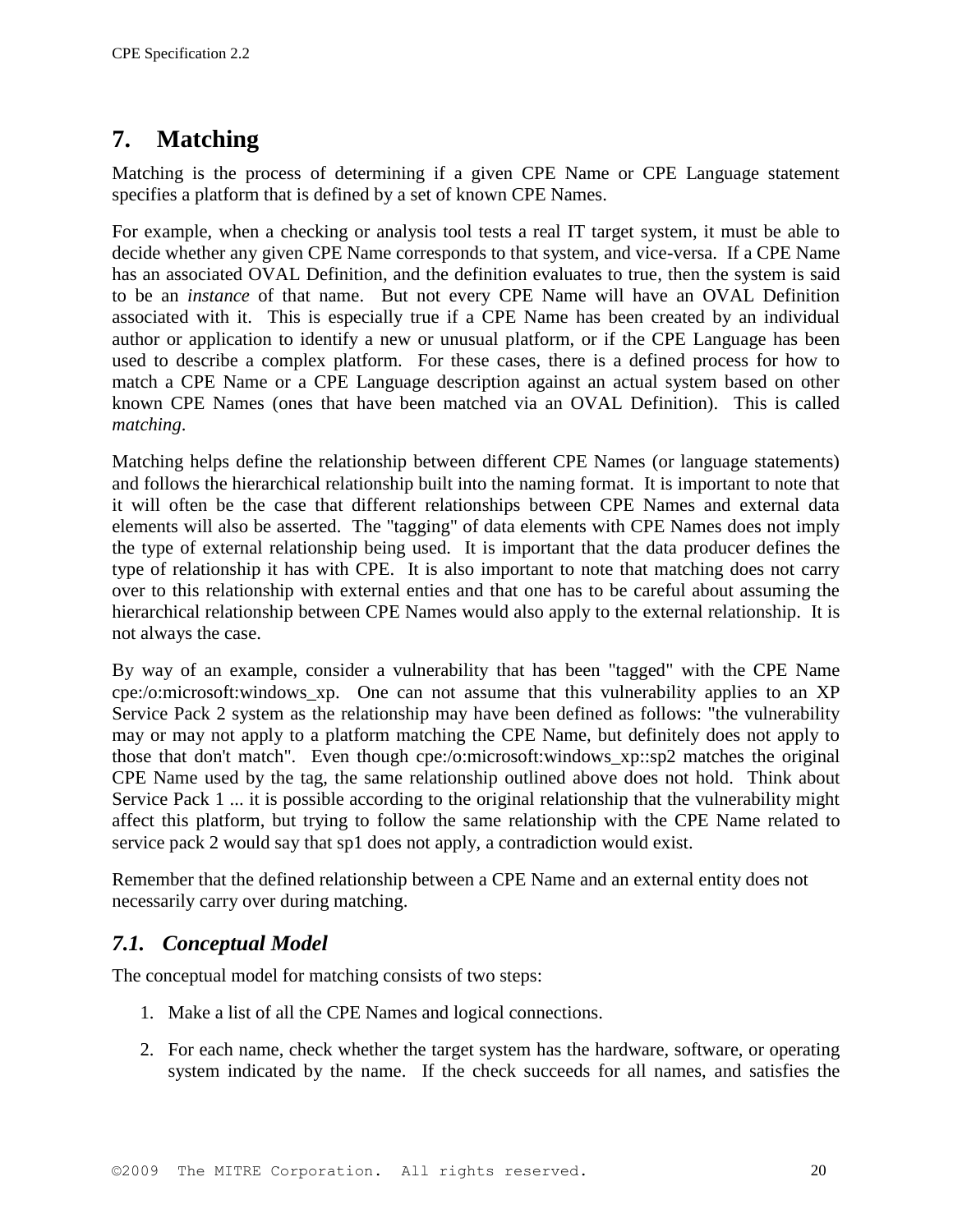logical constraints, then the target is an instance of the CPE Name or Language representation.

While the conceptual model is very simple, it will not be practical for all analysis tools. It is very difficult, in general, to check the constituent parts of an IT system.

In more realistic situations, analysis tools will be supplied with standard dictionaries of CPE Names for common hardware, OS, and application products. Using these dictionaries, and the OVAL Definitions included in them, an analysis tool can assemble a known set *K* of CPE Names of which the target platform is known to be an instance. Then, given any specific CPE Name or Language expression, the tool can ascertain whether or not the target is an instance of it. This is called known instance based matching. Figure 3 illustrates the basic concept of known instance based matching; a more formal description is given below.



**Figure 3 – Conceptual Model for Known Instance Based Matching**

Note: there is no mechanism in CPE to stipulate platform qualification based on the absence of a system constituent. All matching is positive, not negative.

### *7.2. Matching Algorithm: Known Instance Based Matching*

Matching consists of two algorithms.

- 1. CPE\_Name\_Match this algorithm accepts a set of CPE Names *K* and a candidate CPE Name *X*. It returns true if *X* matches any member of *K*, and false otherwise.
- 2. CPE Language Match this algorithm accepts a set of CPE Names  $K$  and a candidate expression *E*. It returns true if the expression can be satisfied by name matching against the members of *K***,** and false otherwise.

The algorithms are expressed below in pseudo-code. Sample implementations of the algorithms will be provided separately at the CPE web site.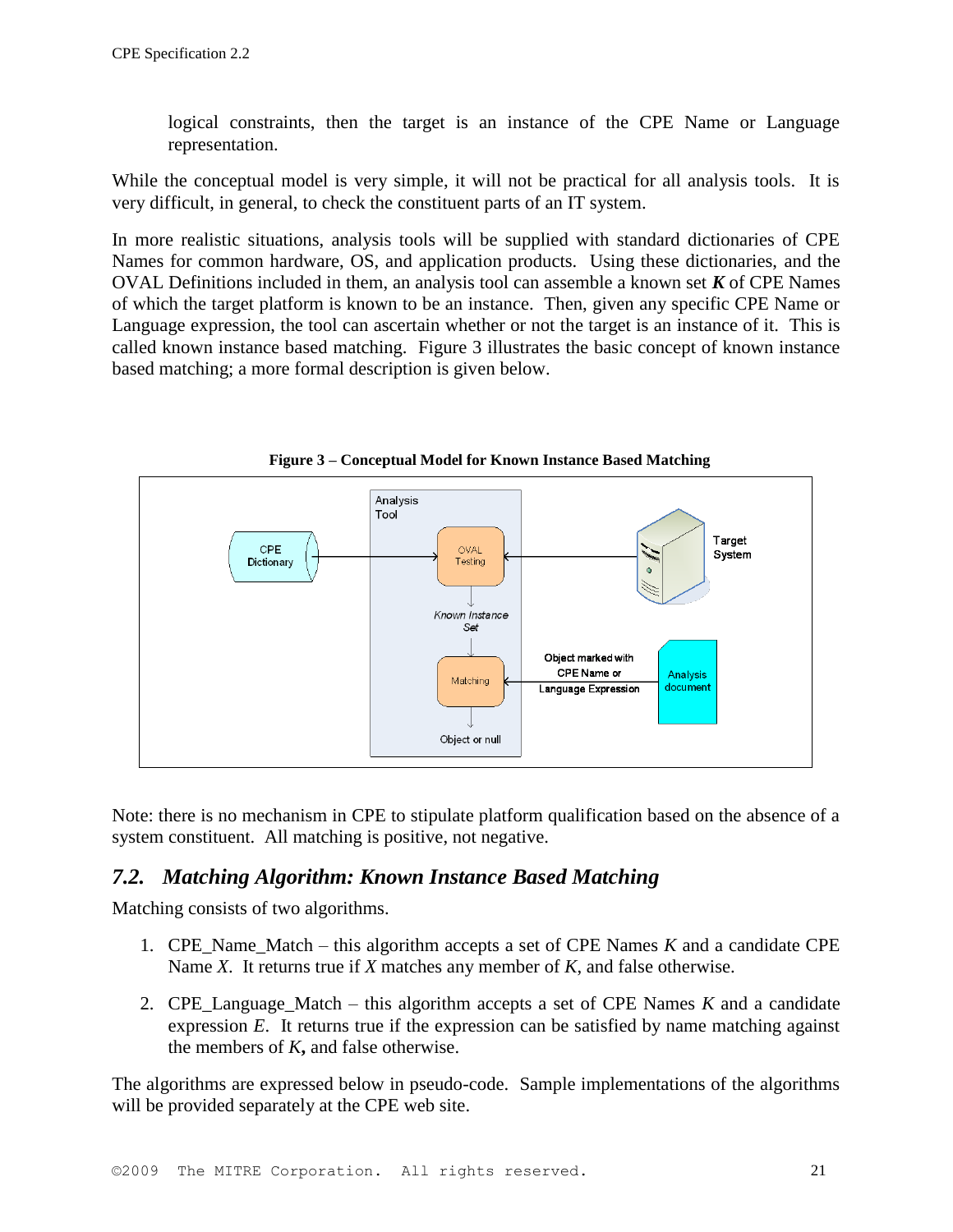### **CPE Name Matching**

Inputs:

- $K A$  list of *m* CPE Names,  $K = \{K_1, K_2, ..., K_m\}$ .
- *X* A candidate CPE Name

Output:

True if *X* matches *K*, false otherwise.

Algorithm:

```
function CPE_Name_Match(K, X)
    for each N in K do
        if length(N) >= length(X) then
             r := false.
             for i := 1 to length (X) do
                 if \text{comp}(X, i) = comp(N, i) or
                    comp(X, i) = "then
                     r := true.
                 else
                     r := false.
                     break.
                 end 
             end
             if r = true thenreturn true.
             end
        end
    end
    return false.
end
```
Notes:

- $\Box$  The function length(N) returns the number of components in a CPE Name N.
- $\Box$  The function comp(N,i) returns the i'th component of the CPE Name N as a string.

### **CPE Language Matching**

Inputs:

- $K a$  set of *m* known CPE Names  $K = \{K_1, K_2, ..., K_m\}$ .
- $E$  an expression in the CPE Language, represented as the XML infoset for the platform element (see Section 6)

Output:

True if  $E$  can be satisfied by language matching against  $K$ , false otherwise.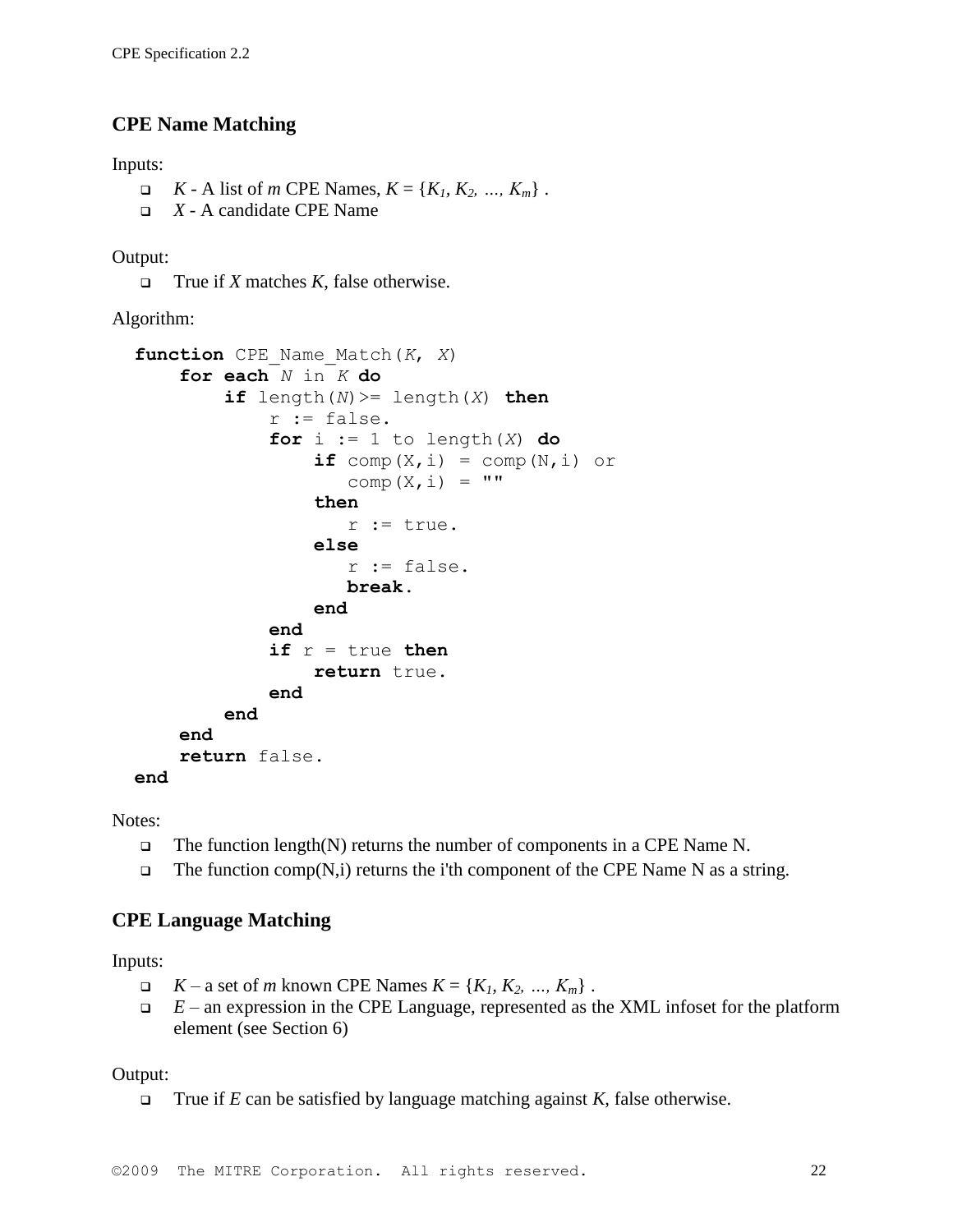Algorithm:

```
function CPE_Language_Match(K, E)
    if element(E) = "platform" then
        for each C in children(E) do
            if element(C) = "logical-test" then
                return CPE_Language_Match(K, C).
            end
        end
    else if element(E) = "fact-ref" then
        return CPE_Name_Match(K, attribute(E, "name")).
    else if element(E) = "logical-test" then
        count := 0.
        len := 0.answer := false.
        for each C in children(E) do
            len := len + 1.
            if (CPE_Language_Match(K, C)) then
                count := count +1.
            end
        end
        if attribute(E, "operator") = "AND" then
            if count = len then
                answer := true.
            end
        else if attribute(E, "operator") = "OR" then
            if count > 0 then
                answer := true.
            end
        end
        if attribute(E, "negate") = true then
            answer := ~answer.
        end
        return answer.
    else
        return false.
    end
end
```
Notes:

- $\Box$  The function element(E) returns the element name of an XML infoset node as a string.
- $\Box$  The function attribute (E, A) returns the value of E's attribute A as a string.

### *7.3. Matching Examples*

The examples below illustrate known instance based matching.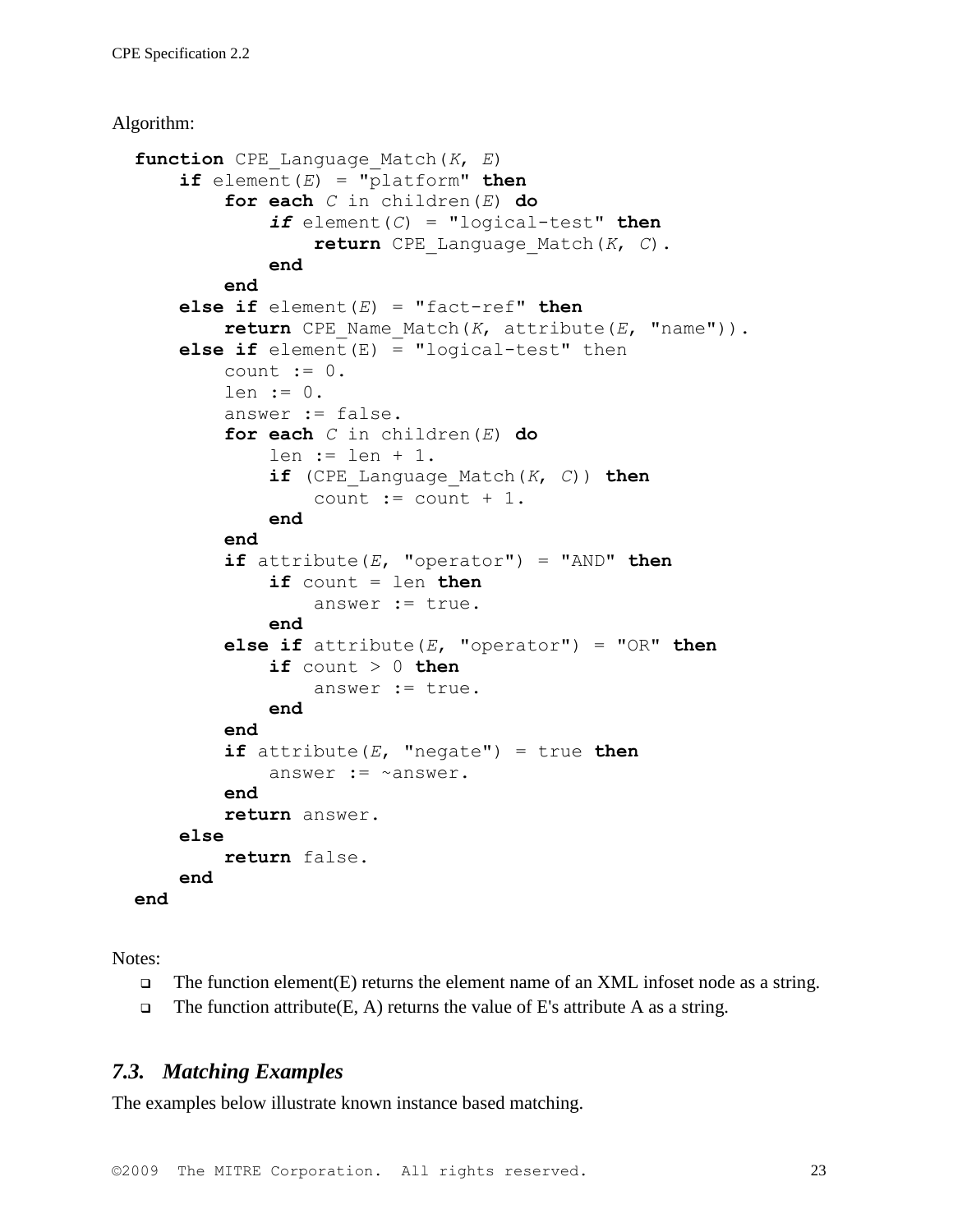In the first example, evaluating OVAL definitions from the CPE Dictionary against a target system results in two CPE Names. These CPE Names are collected into the set *K* of known instances.

 $K = \{$  "cpe:/o:microsoft:windows\_2000::sp3:pro", "cpe:/a:microsoft:ie:5.5"}

A rule in a security guidance checklist describes some settings to check on a system running Microsoft Windows 2000. The rule is marked with a CPE Name indicating this is called the candidate name *X*.

$$
X =
$$
 "cpe:/o:microsoft:windows\_2000"

There are three components in *X*:  $C_1=0$ ,  $C_2=$ microsoft,  $C_3=$ windows\_2000. Stepping through the matching algorithm, we see that each component matches the corresponding component of the first CPE Name in *K*. So, the algorithm returns true and the rule can be applied to the target system.

In the second example, testing OVAL definitions from the CPE Dictionary against a target system results in two CPE Names.

 $K = \{$  "cpe:/o:sun:sunos:5.9:::en-us", "cpe:/a:bea:weblogic:8.1",}

A rule in a security vulnerability report designates the vulnerability as applicable for BEA WebLogic application server 8.0 running on Solaris 8 or 9 (SunOS 5.8 or 5.9). This is represented by the following CPE Language statement:

```
X = \text{cpe:platform id} = "123" <cpe:title>Sun Solaris 5.8 or 5.9 with BEA Weblogic 8.1 installed</cpe:title>
           <cpe:logical-test operator="AND" negate="FALSE">
              <cpe:logical-test operator="OR" negate="FALSE">
                   <cpe:fact-ref name="cpe:/o:sun:solaris:5.8" />
                  <cpe:fact-ref name="cpe:/o:sun:solaris:5.9" />
              </cpe:logical-test>
              <cpe:fact-ref name="cpe:/ a:bea:weblogic:8.1" />
           </cpe:logical-test>
       </cpe:platform>
```
Stepping through the CPE Language Matching algorithm, we see that there are the top-level logical test has the operator "AND" and two clauses: one of them a nested logical test and the other a simple fact-ref. The nested logical test evaluates to true, because one of the two simple fact-refs matches a member of *K*. The other fact-ref is also true, because it also matches a member of *K*.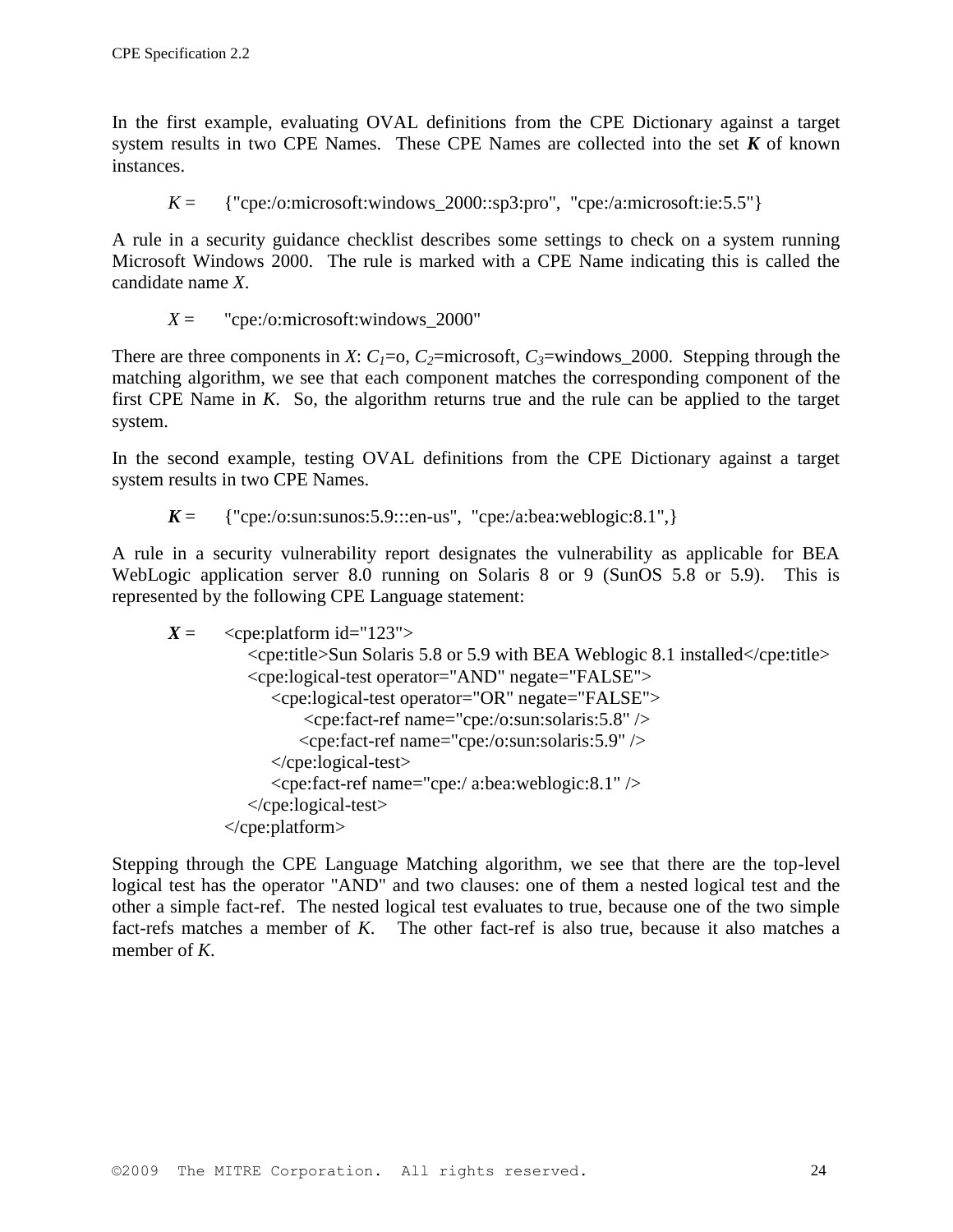# **8. CPE Dictionary**

The CPE Dictionary is the official collection of CPE Names. Its purpose is to provide a source of all known CPE Names as well as bind descriptive prose and diagnostic tests to a CPE Name. This metadata includes a title, notes, and an automated check to determine if a given platform matches the CPE Name.

The primary format of the CPE Dictionary is an XML document. The format is defined using a XML Schem[a\[1\];](#page-26-2) the full schema appears in Appendix C. The schema defines two main elements:

- $\Box$  <cpe-list> the root element and a container for multiple <cpe-item> elements.
- $\epsilon$  cpe-item holds information about an individual CPE Name, including a title, a list of zero or more descriptive notes, a list of zero or more references, and zero or more diagnostic checks.

The CPE Dictionary may be used by IT testing and report generation tools, as well as APIs, web services, etc., to get friendly names and descriptions for the compact CPE Names used in machine-readable guidance items and vulnerability definitions.

Figure 4, below, shows a short sample CPE Dictionary.

| <b>Figure 4 - A Short CPE Dictionary</b> |  |  |  |
|------------------------------------------|--|--|--|
|------------------------------------------|--|--|--|

```
<?xml version="1.0">
<cpe-list xmlns="http://cpe.mitre.org/dictionary/2.0"
           xmlns:cpe_dict="http://cpe.mitre.org/dictionary/2.0">
    <cpe-item name="cpe:/o:redhat:enterprise_linux:3">
       <title>Red Hat Enterprise Linux 3</title>
    </cpe-item>
    <cpe-item name="cpe:/o:sun:sunos:5.8">
       <title>Sun Microsystems SunOS 5.8</title>
        <notes>
           <note>Also known as Solaris 8</note>
        </notes>
    </cpe-item>
    <cpe-item name="cpe:/o:microsoft:windows_2003">
       \langletitle>Microsoft Windows Server 2003\langle/title>
        <check system="http://oval.mitre.org/XMLSchema/oval-definitions-5">
           oval:org.mitre.oval:def:128
        </check>
    </cpe-item>
</cpe-list>
```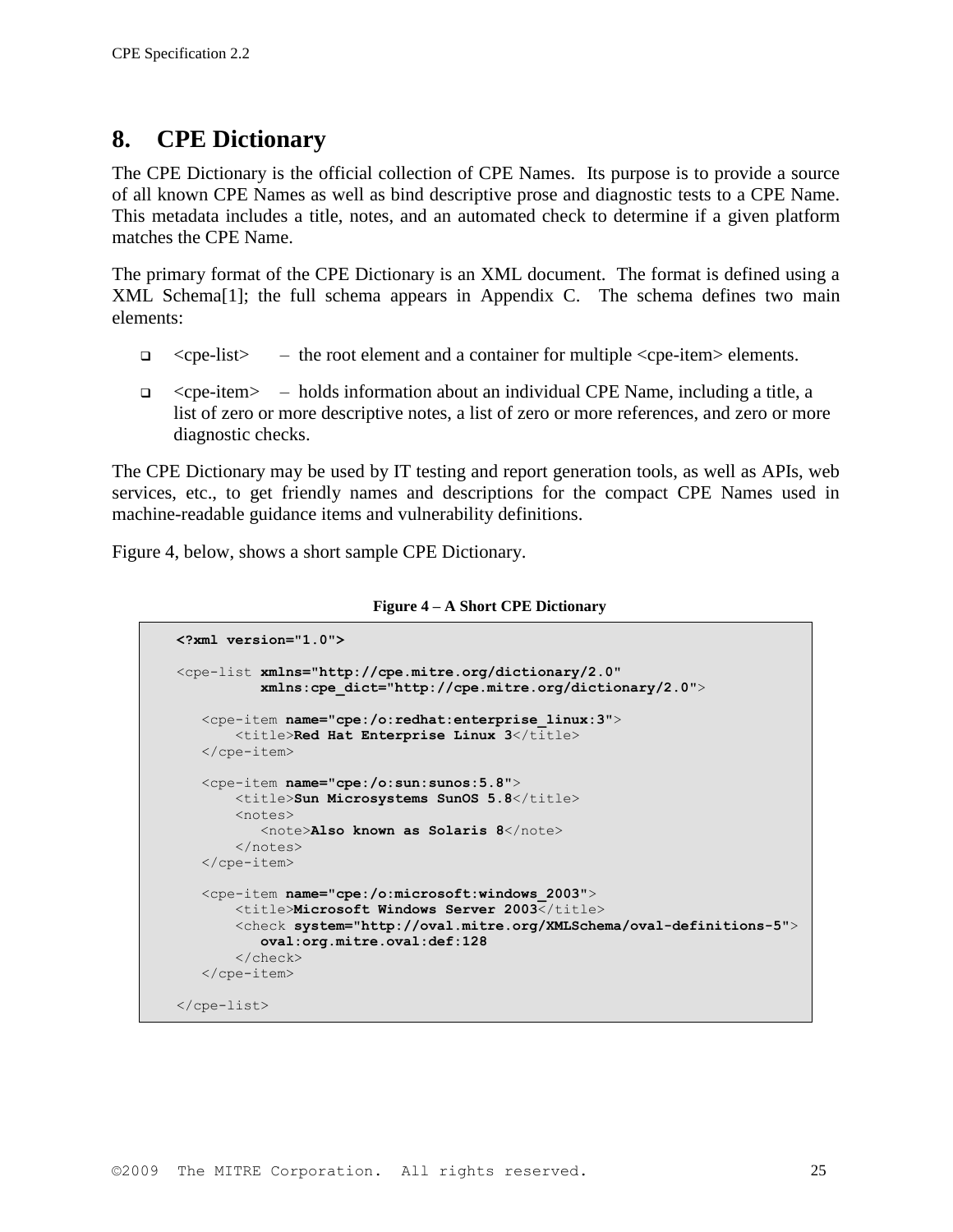### *8.1. Submissions to the CPE Dictionary*

Vendors and community members can submit new names to the CPE Dictionary by emailing valid XML to cpe@mitre.org. The XML file should correspond to the dictionary schema that is outlined in Appendix C. Each submission can then be automatically imported into the official dictionary after a quick review process.

New submissions will be reviewed for correctness. This review will be used to make sure proposed names follow the guidelines set forth in this specification. Every effort will be made to make sure this process happens in the least amount of time possible.

#### **Internal Process**

- receive submission file from community
- validate the XML file  $\bullet$ 
	- o if it fails validation, notify user and try to correct issues
- determine if the file contains new or modified submissions  $\bullet$
- verify content is acceptable
- add valid new submissions to CPE Dictionary
- update CPE Dictionary with accepted modifications
- o deprecate any old CPE Names as necessary
- send email to community regarding status
	- o how many of the submissions were added
	- o how many of the submissions were rejected
		- and why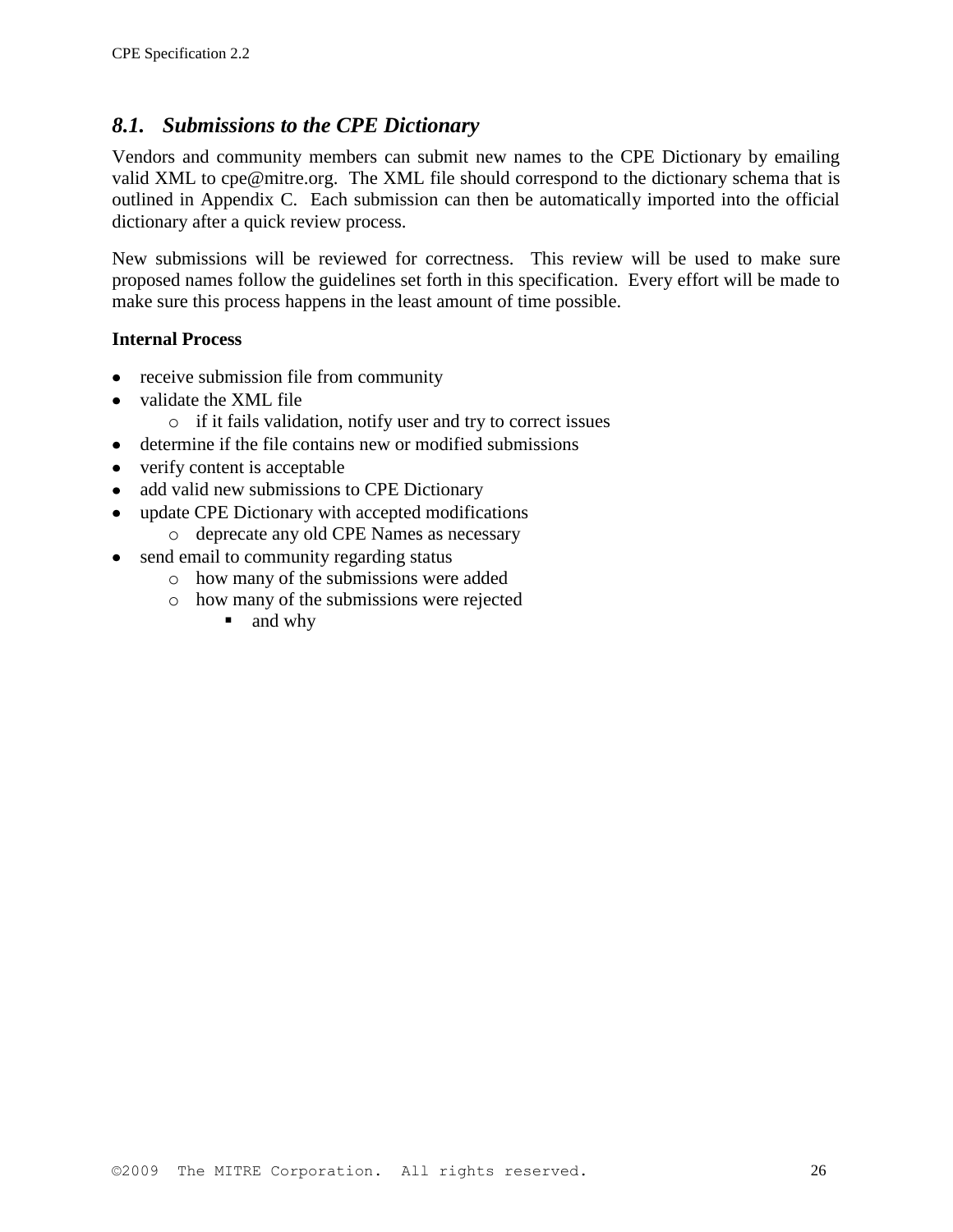### <span id="page-26-2"></span>**9. References**

[1] Fallside, D.C., *XML Schema Part 0: Primer*, W3C Recommendation, 2 May 2001.

W3C documents are available from [http://www.w3.org/.](http://www.w3.org/)

<span id="page-26-0"></span>[2] Berners-Lee, T., Fielding, R., and Masinter, L., *Uniform Resource Identifier (URI): Generic Syntax*, RFC 3986, January 2005.

Internet RFCs are available from [http://www.rfc-editor.org.](http://www.rfc-editor.org/)

<span id="page-26-1"></span>[3] "OVAL – The Open Vulnerability and Assessment Language", The MITRE Corporation, September 2006.

This is the OVAL web site, [http://oval.mitre.org/.](http://oval.mitre.org/)

[4] Mockapetris, P., "Domain Names – Implementation and Specification", RFC 1035, November 1987.

Internet RFCs are available from [http://www.rfc-editor.org.](http://www.rfc-editor.org/)

[5] Grobauer, B., "CVE, CME, …CMSI? Standardising System Information", Siemens AG, April 2005.

> This paper introduces the Common Model of System Information, a structured format for describing IT platforms.

[6] Phillips, A. and Davis, M., *Tags for Identifying Languages,* RFC 4646, September 2006.

Internet RFCs are available from [http://www.rfc-editor.org.](http://www.rfc-editor.org/)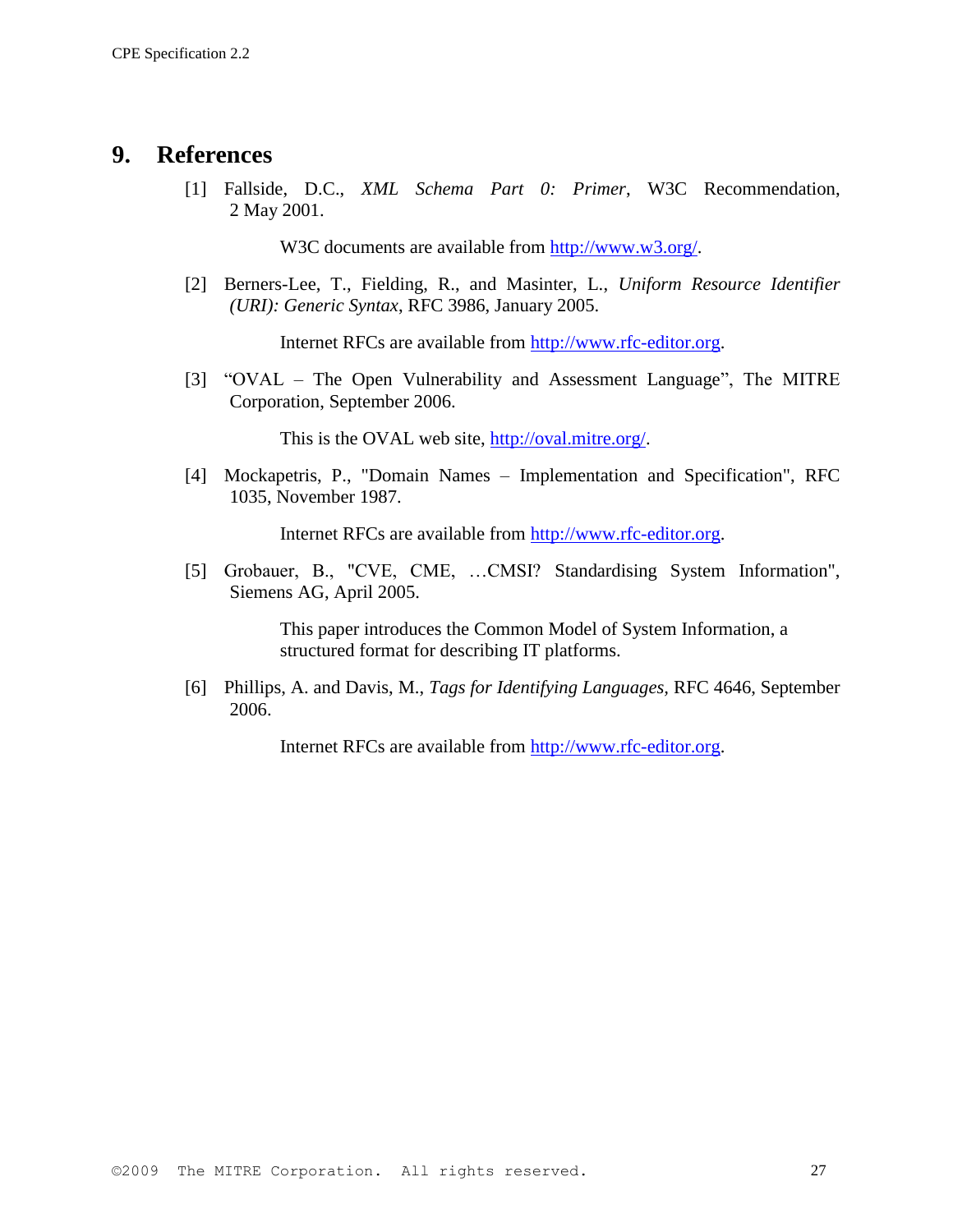# **Appendix A: CPE Name String Grammar**

The BNF grammar below defines the syntax for CPE Name URIs.

| cpe-name    | $\cdot$ := "cpe:/" component-list                                                                                                                                                                                                                                                                                         |
|-------------|---------------------------------------------------------------------------------------------------------------------------------------------------------------------------------------------------------------------------------------------------------------------------------------------------------------------------|
|             | component-list ::= type ":" vendor ":" product ":" version ":" update ":" edition ":" lang<br>type ":" vendor ":" product ":" version ":" update ":" edition<br>type ":" vendor ":" product ":" version ":" update<br>type ":" vendor ":" product ":" version<br>type ":" vendor ":" product<br>type ": " vendor<br>empty |
| type        | $ ::=$ ("a"   "h"   "o" )<br>empty                                                                                                                                                                                                                                                                                        |
| vendor      | $\cdots$ string<br>empty                                                                                                                                                                                                                                                                                                  |
| product     | $\cdots$ string<br>empty                                                                                                                                                                                                                                                                                                  |
| version     | $\cdots$ string<br>empty                                                                                                                                                                                                                                                                                                  |
| update      | $::=$ string<br>empty                                                                                                                                                                                                                                                                                                     |
| edition     | $\cdots$ string<br>empty                                                                                                                                                                                                                                                                                                  |
| lang        | $ ::=$ langtag<br>empty                                                                                                                                                                                                                                                                                                   |
| string      | $::=$ (ALPHA   DIGIT   PUNC ) +                                                                                                                                                                                                                                                                                           |
| <b>PUNC</b> | ::= ( "."   " "   "-"   "~"   "%" )                                                                                                                                                                                                                                                                                       |

Where ALPHA and DIGIT are defined in [2] and langtag is defined in [6].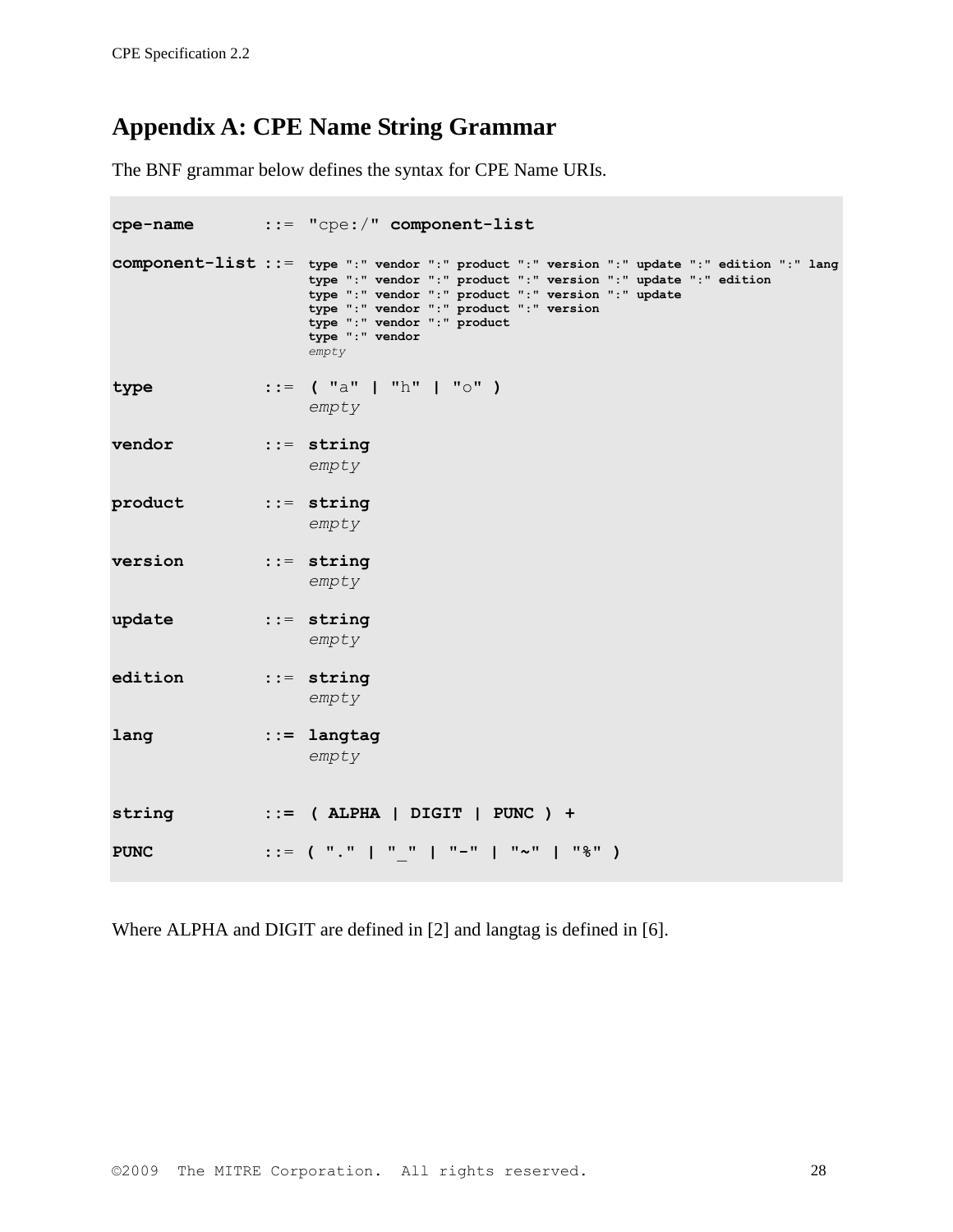# **Appendix B: CPE Language XML Schema**

The schema below specifies the XML representation of the CPE Language.

```
<?xml version="1.0" encoding="UTF-8"?>
<xsd:schema targetNamespace="http://cpe.mitre.org/language/2.0"
             xmlns:cpe="http://cpe.mitre.org/language/2.0"
             xmlns:xsd="http://www.w3.org/2001/XMLSchema"
             xmlns:xml="http://www.w3.org/XML/1998/namespace"
             elementFormDefault="qualified"
             attributeFormDefault="unqualified">
     <xsd:import namespace="http://www.w3.org/XML/1998/namespace"
                 schemaLocation="http://www.w3.org/2001/xml.xsd"/>
     <xsd:annotation>
         <xsd:documentation xml:lang="en">
             This XML Schema defines the CPE Language. An individual CPE Name
             addresses a single part of an actual system. To identify more
             complex platform types, there needs to be a way to combine
            different CPE Names using logical operators. For example, there
            may be a need to identify a platform with a particular operating
             system AND a certain application. The CPE Language exists to
             satisfy this need, enabling the CPE Name for the operating system
             to be combined with the CPE Name for the application. For more
             information, consult the CPE Specification document.
         </xsd:documentation>
         <xsd:appinfo>
            <schema>CPE Language</schema>
             <author>Neal Ziring, Andrew Buttner</author>
             <version>2.2</version>
             <date>03/11/2009 09:00:00 AM</date>
         </xsd:appinfo>
     </xsd:annotation>
<!-- ==================================================================== -->
     <!-- ==================================================================== -->
<!-- ==================================================================== -->
     <xsd:element name="platform-specification">
         <xsd:annotation>
             <xsd:documentation xml:lang="en">
                 This element is the root element of a CPE Language XML
                documents and therefore acts as a container for child
                platform definitions.
             </xsd:documentation>
         </xsd:annotation>
         <xsd:complexType>
             <xsd:sequence>
                 <xsd:element name="platform" type="cpe:PlatformType"
                              minOccurs="1" maxOccurs="unbounded" />
             </xsd:sequence>
         </xsd:complexType>
         <xsd:key name="platformKey">
            <xsd:selector xpath="cpe:platform"/>
             <xsd:field xpath="@id"/>
         </xsd:key>
     </xsd:element>
```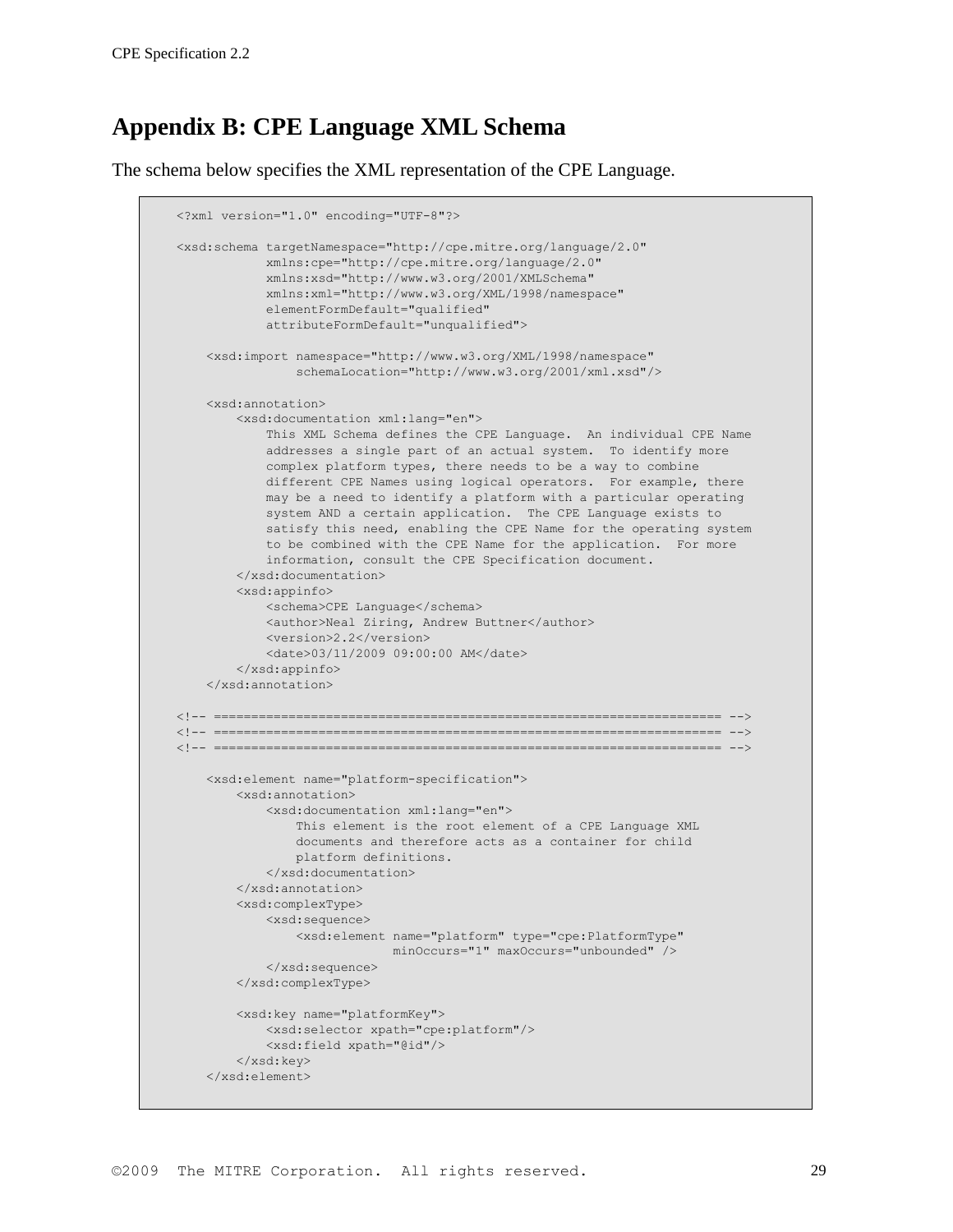```
<!-- ==================================================================== -->
<!-- ============================ PLATFORM ============================ -->
<!-- ==================================================================== -->
     <xsd:complexType name="PlatformType">
         <xsd:annotation>
             <xsd:documentation xml:lang="en">
                 The platform element represents the description or
                 qualifications of a particular IT platform type. The platform
                 is defined by the logical-test child element. The id
                 attribute holds a locally unique name for the platform.
                There is no defined format for this id, it just has to be
                 unique to the containing language document.
             </xsd:documentation>
             <xsd:documentation xml:lang="en">
                The optional title element may appear as a child to a
                 platform element. It provides a human-readable title for it.
                 To support uses intended for multiple languages, this element
                 supports the 'xml:lang' attribute. At most one title element
                 can appear for each language.
             </xsd:documentation>
             <xsd:documentation xml:lang="en">
                 The optional remark element may appear as a child of a
                 platform element. It provides some additional description.
                 Zero or more remark elements may appear. To support uses
                 intended for multiple languages, this element supports the
                 'xml:lang' attribute. There can be multiple remarks for a
                 single language.
             </xsd:documentation>
         </xsd:annotation>
         <xsd:sequence>
             <xsd:element name="title"
                          type="cpe:TextType"
                         minOccurs="0"
                        maxOccurs=" unbounded" />
             <xsd:element name="remark"
                          type=" cpe:TextType"
                         minOccurs="0"
                         maxOccurs="unbounded" />
             <xsd:element name="logical-test"
                          type="cpe:LogicalTestType"
                         minOccurs="1"
                         maxOccurs="1" />
         </xsd:sequence>
         <xsd:attribute name="id" type="xsd:anyURI" use="required" />
     </xsd:complexType>
     <xsd:complexType name="LogicalTestType">
         <xsd:annotation>
             <xsd:documentation xml:lang="en">
                 The logical-test element appears as a child of a platform
                 element, and may also be nested to create more complex
                 logical tests. The content consists of one or more elements:
                 fact-ref, and logical-test children are permitted. The
                 operator to be applied, and optional negation of the test,
                 are given as attributes.
             </xsd:documentation>
         </xsd:annotation>
         <xsd:sequence>
             <xsd:element name="logical-test" 
                          type="cpe:LogicalTestType"
                         minOccurs="0" 
                         maxOccurs="unbounded" />
```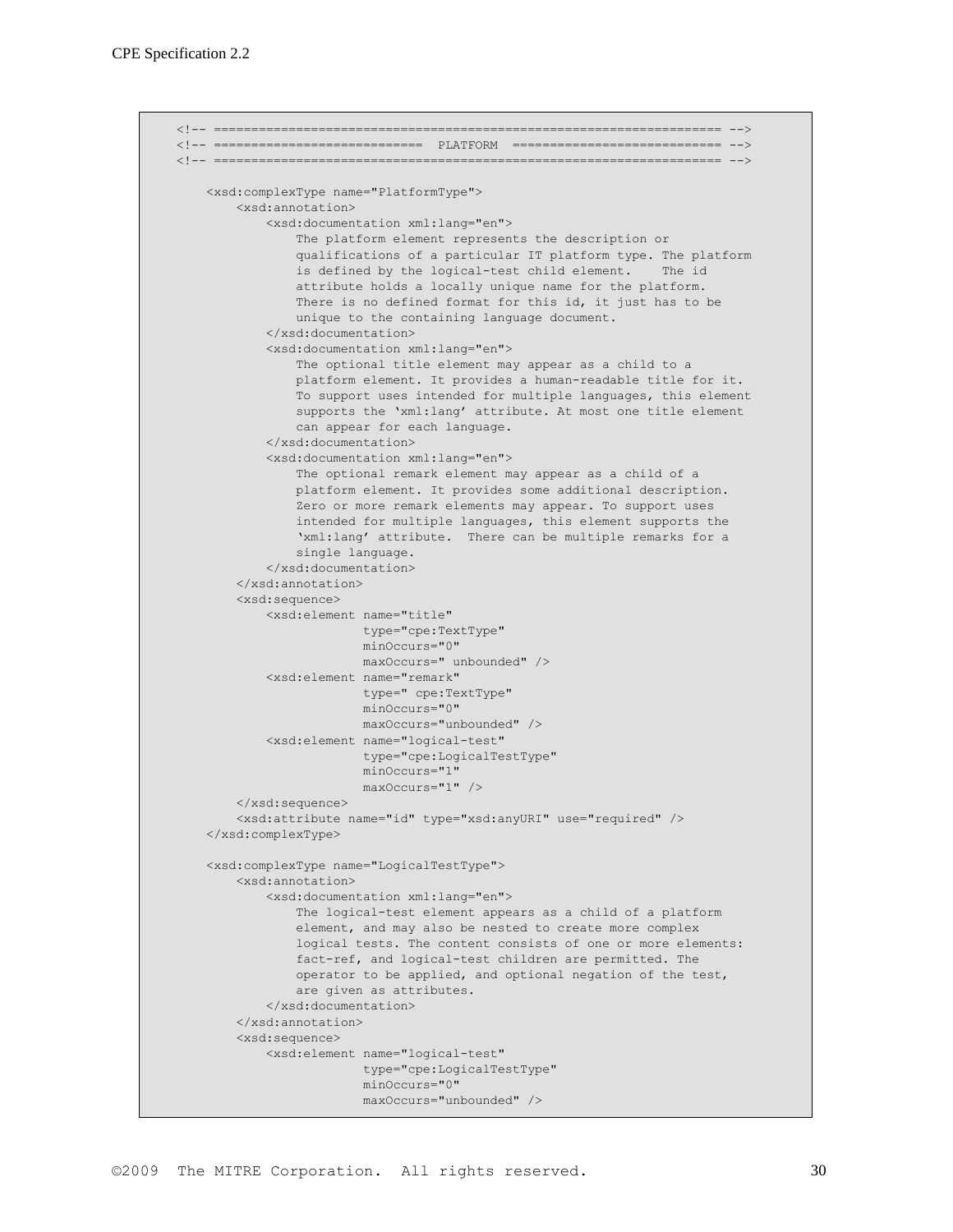```
 <xsd:element name="fact-ref" 
                          type="cpe:FactRefType"
                        minOccurs="0" 
                         maxOccurs="unbounded" />
         </xsd:sequence>
         <xsd:attribute name="operator" type="cpe:operatorEnumeration"
                        use="required" />
         <xsd:attribute name="negate" type="xsd:boolean"
                        use="required" />
     </xsd:complexType>
     <xsd:complexType name="FactRefType">
         <xsd:annotation>
             <xsd:documentation xml:lang="en">
                 The fact-ref element appears as a child of a logical-test
                 element. It is simply a reference to a CPE Name that always
                 evaluates to a Boolean result.
             </xsd:documentation>
         </xsd:annotation>
         <xsd:attribute name="name" type="cpe:namePattern" use="required" />
     </xsd:complexType>
<!-- ==================================================================== -->
<!-- ========================== ENUMERATIONS ========================== -->
<!-- ==================================================================== -->
     <xsd:simpleType name="operatorEnumeration">
         <xsd:annotation>
             <xsd:documentation xml:lang="en">
                 The OperatorEnumeration simple type defines acceptable
                 operators. Each operator defines how to evaluate multiple
                 arguments.
             </xsd:documentation>
         </xsd:annotation>
         <xsd:restriction base="xsd:string">
             <xsd:enumeration value="AND" />
             <xsd:enumeration value="OR" />
         </xsd:restriction>
     </xsd:simpleType>
<!-- ==================================================================== -->
<!-- ======================== SUPPORTING TYPES ======================== -->
<!-- ==================================================================== -->
     <xsd:complexType name="TextType">
         <xsd:annotation>
             <xsd:documentation xml:lang="en">
                 This type allows the xml:lang attribute to associate a
                 specific language with an element's string content.
             </xsd:documentation>
         </xsd:annotation>
         <xsd:simpleContent>
             <xsd:extension base="xsd:string">
                 <xsd:attribute ref="xml:lang" />
             </xsd:extension>
         </xsd:simpleContent>
     </xsd:complexType>
<!-- ==================================================================== -->
<!-- ========================== ID PATTERNS =========================== -->
<!-- ==================================================================== -->
     <xsd:simpleType name="namePattern">
        <xsd:annotation>
```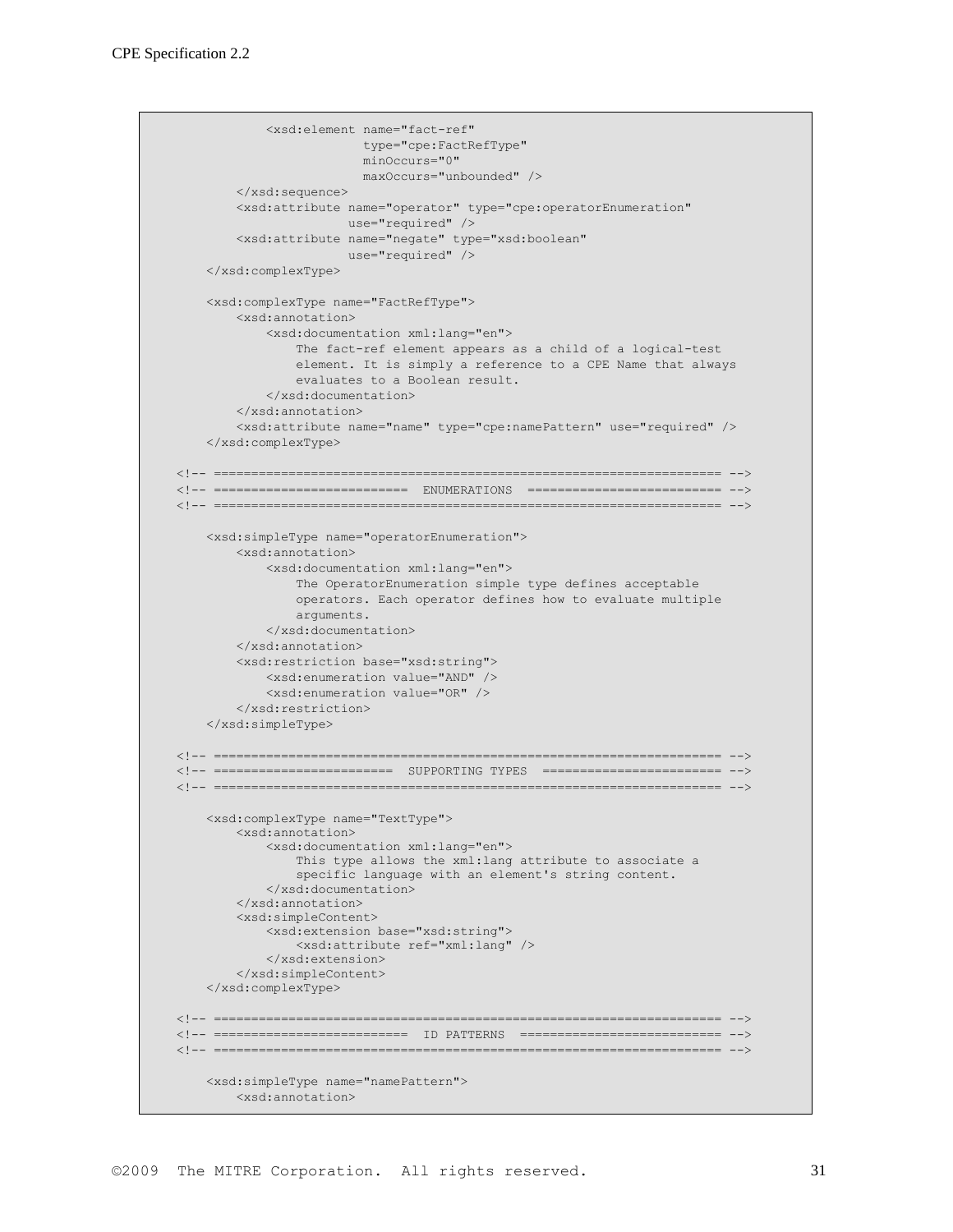```
 <xsd:documentation xml:lang="en">
                 Define the format for acceptable CPE Names. A URN format is
                  used with the id starting with the word cpe followed by :/
                  and then some number of individual components separated by
                  colons.
              </xsd:documentation>
        \langle x\ /xsd: annotation>
         <xsd:restriction base="xsd:anyURI">
             \langle xsd:pattern value="[c][pP][eE]:/[AHOaho]?(:[A-Za-z0-9\angle.]-\sim ^{\circ}] ^{\star}) {0,6}"/>
        \langle xsd:restriction; </xsd:simpleType>
</xsd:schema>
```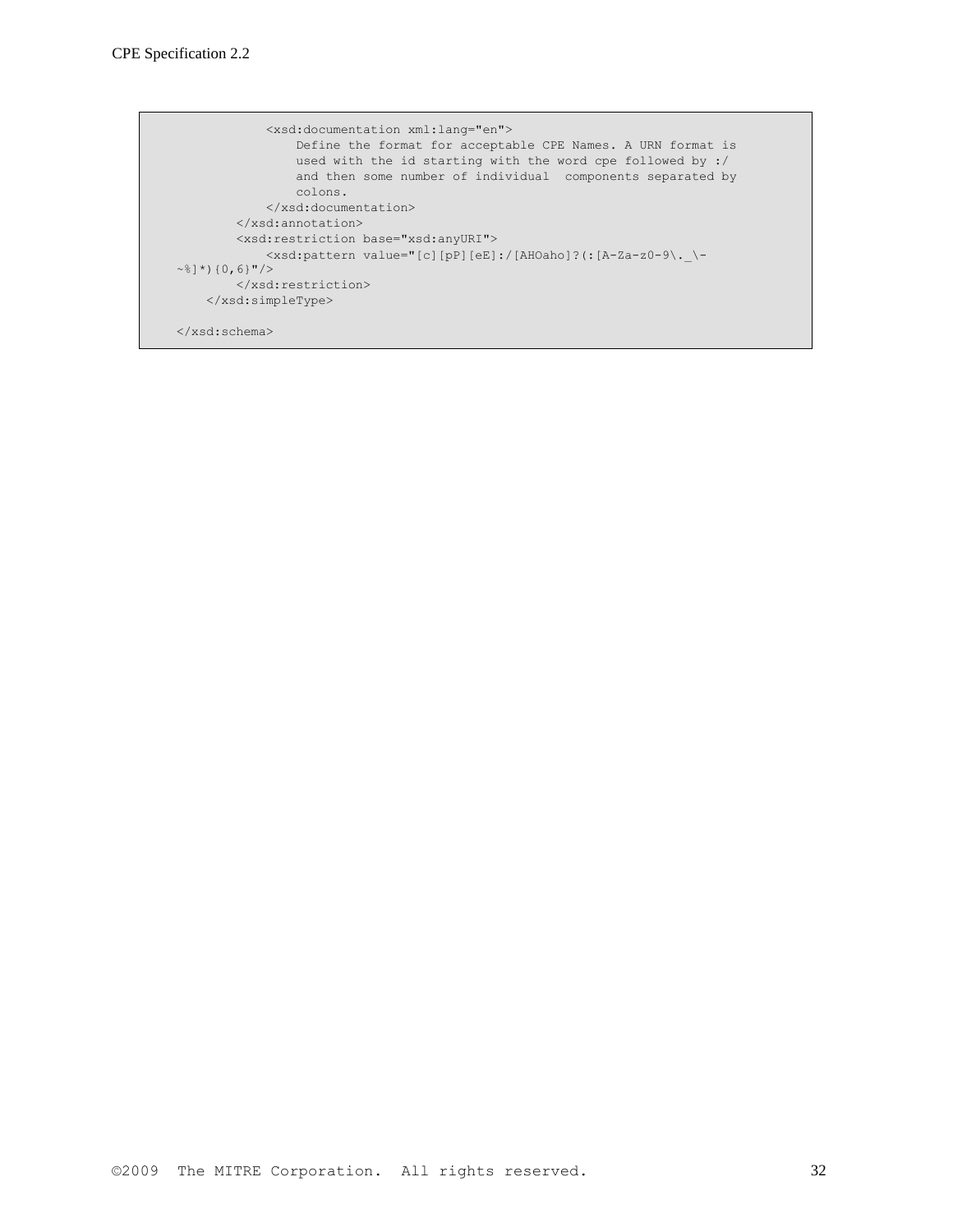# **Appendix C: CPE Dictionary XML Schema**

The schema below specifies the XML format for the CPE Dictionary.

```
<?xml version="1.0" encoding="UTF-8"?>
<xsd:schema targetNamespace="http://cpe.mitre.org/dictionary/2.0"
             xmlns:cpe_dict="http://cpe.mitre.org/dictionary/2.0"
             xmlns:xsd="http://www.w3.org/2001/XMLSchema"
             xmlns:xml="http://www.w3.org/XML/1998/namespace"
             elementFormDefault="qualified"
             attributeFormDefault="unqualified">
     <xsd:import namespace="http://www.w3.org/XML/1998/namespace"
                 schemaLocation="http://www.w3.org/2001/xml.xsd"/>
     <xsd:annotation>
        <xsd:documentation xml:lang="en">
            This is an XML Schema for the CPE Dictionary. It is used to
            transfer a collection of official CPE Names along with any
            necessary supporting information (title, references, automated
           check, etc.). For more information, consult the CPE Specification
           document.
        </xsd:documentation>
         <xsd:appinfo>
            <schema>CPE Dictionary</schema>
             <author>Neal Ziring, Andrew Buttner</author>
             <version>2.2</version>
             <date>03/11/2009 09:00:00 AM</date>
         </xsd:appinfo>
     </xsd:annotation>
<!-- ==================================================================== -->
<!-- ==================================================================== -->
<!-- ==================================================================== -->
     <xsd:element name="cpe-list" type="cpe_dict:ListType">
         <xsd:annotation>
             <xsd:documentation xml:lang="en">
                 The cpe-list element acts as a top-level container for CPE
                 Name items. Each individual item must be unique. Please
                 refer to the description of ListType for additional
                 information about the sturcture of this element.
             </xsd:documentation>
         </xsd:annotation>
         <xsd:key name="itemURIKey">
            <xsd:selector xpath="./cpe_dict:cpe-item"/>
             <xsd:field xpath="@name"/>
         </xsd:key>
     </xsd:element>
     <xsd:element name="cpe-item" type="cpe_dict:ItemType">
         <xsd:annotation>
             <xsd:documentation xml:lang="en">
                The cpe-item element denotes a single CPE Name. Please refer
                 to the description of ItemType for additional information
                 about the sturcture of this element.
             </xsd:documentation>
         </xsd:annotation>
```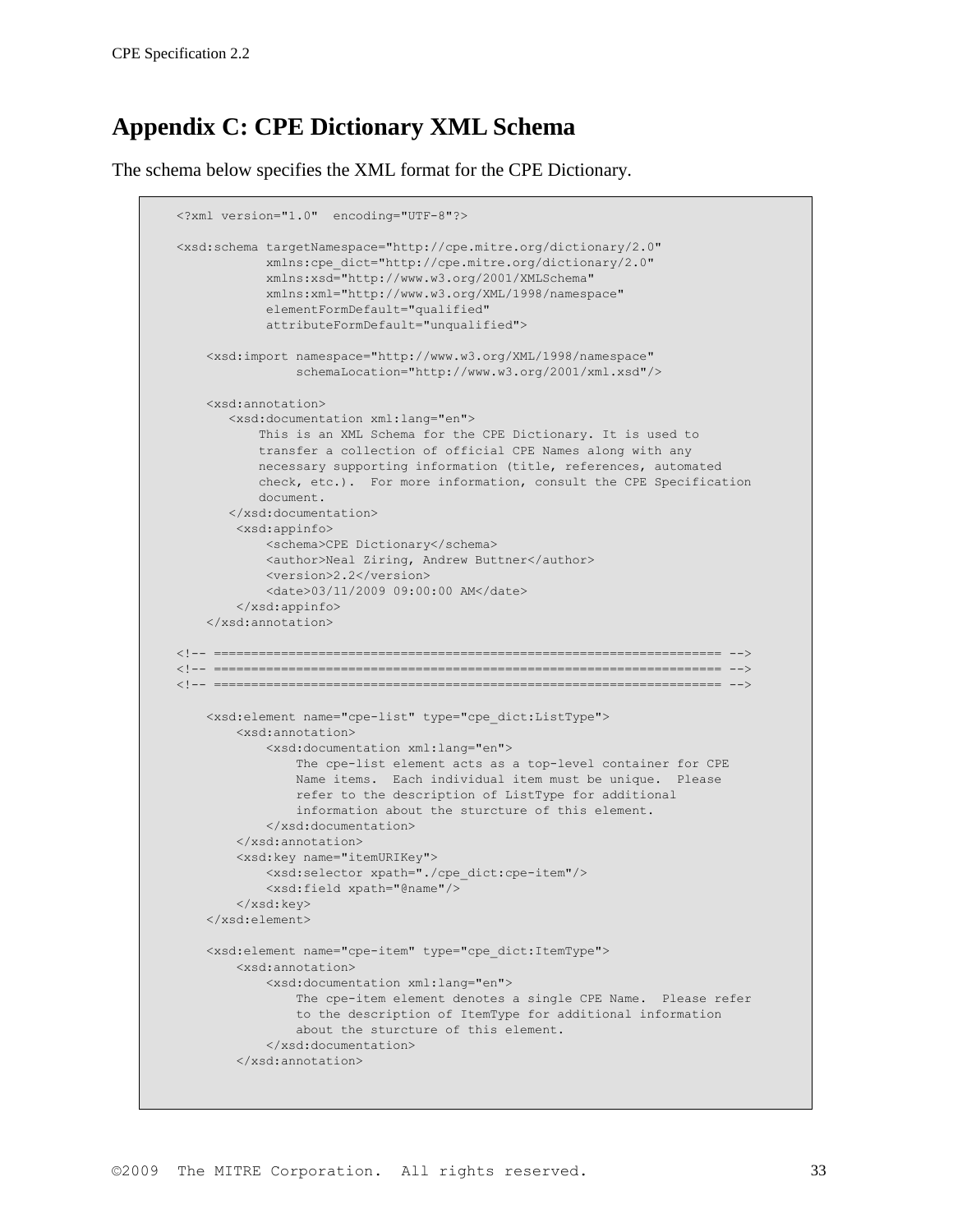```
 <xsd:unique name="titleLangKey">
             <xsd:selector xpath="./cpe_dict:title"/>
              <xsd:field xpath="@xml:lang"/>
         </xsd:unique>
         <xsd:unique name="notesLangKey">
              <xsd:selector xpath="./cpe_dict:notes"/>
              <xsd:field xpath="@xml:lang"/>
         </xsd:unique>
         <xsd:unique name="checkSystemKey">
             <xsd:selector xpath="./cpe_dict:check" />
             <xsd:field xpath="@system" />
         </xsd:unique>
     </xsd:element>
<!-- ==================================================================== -->
<!-- ======================== SUPPORTING TYPES ======================== -->
<!-- ==================================================================== -->
     <xsd:complexType name="GeneratorType">
         <xsd:annotation>
             <xsd:documentation xml:lang="en">
                 The GeneratorType complex type defines an element that is
                 used to hold information about when a particular document was
                 compiled, what version of the schema was used, what tool
                 compiled the document, and what version of that tools was
                 used. Additional generator information is also allowed
                 although it is not part of the official schema. Individual
                 organizations can place generator information that they feel
                 are important and these will be skipped during the
                 validation. All that this schema really cares about is that
                 the stated generator information is there.
             </xsd:documentation>
         </xsd:annotation>
         <xsd:sequence>
             <xsd:element name="product_name" type="xsd:string"
                         minOccurs="0" maxOccurs="1">
                  <xsd:annotation>
                      <xsd:documentation xml:lang="en">
                         The optional product name element specifies the name
                          of the application used to generate the file.
                      </xsd:documentation>
                  </xsd:annotation>
             </xsd:element>
             <xsd:element name="product_version" type="xsd:string"
                          minOccurs="0" maxOccurs="1">
                  <xsd:annotation>
                      <xsd:documentation xml:lang="en">
                         The optional product version element specifies the
                         version of the application used to generate the
                         file.
                      </xsd:documentation>
                  </xsd:annotation>
             </xsd:element>
             <xsd:element name="schema_version" type="xsd:decimal"
                          minOccurs="1" maxOccurs="1">
                  <xsd:annotation>
                      <xsd:documentation xml:lang="en">
                         The required schema version element specifies the
                          version of the schema that the document has been
                          written against and that should be used for
                         validation.
                      </xsd:documentation>
```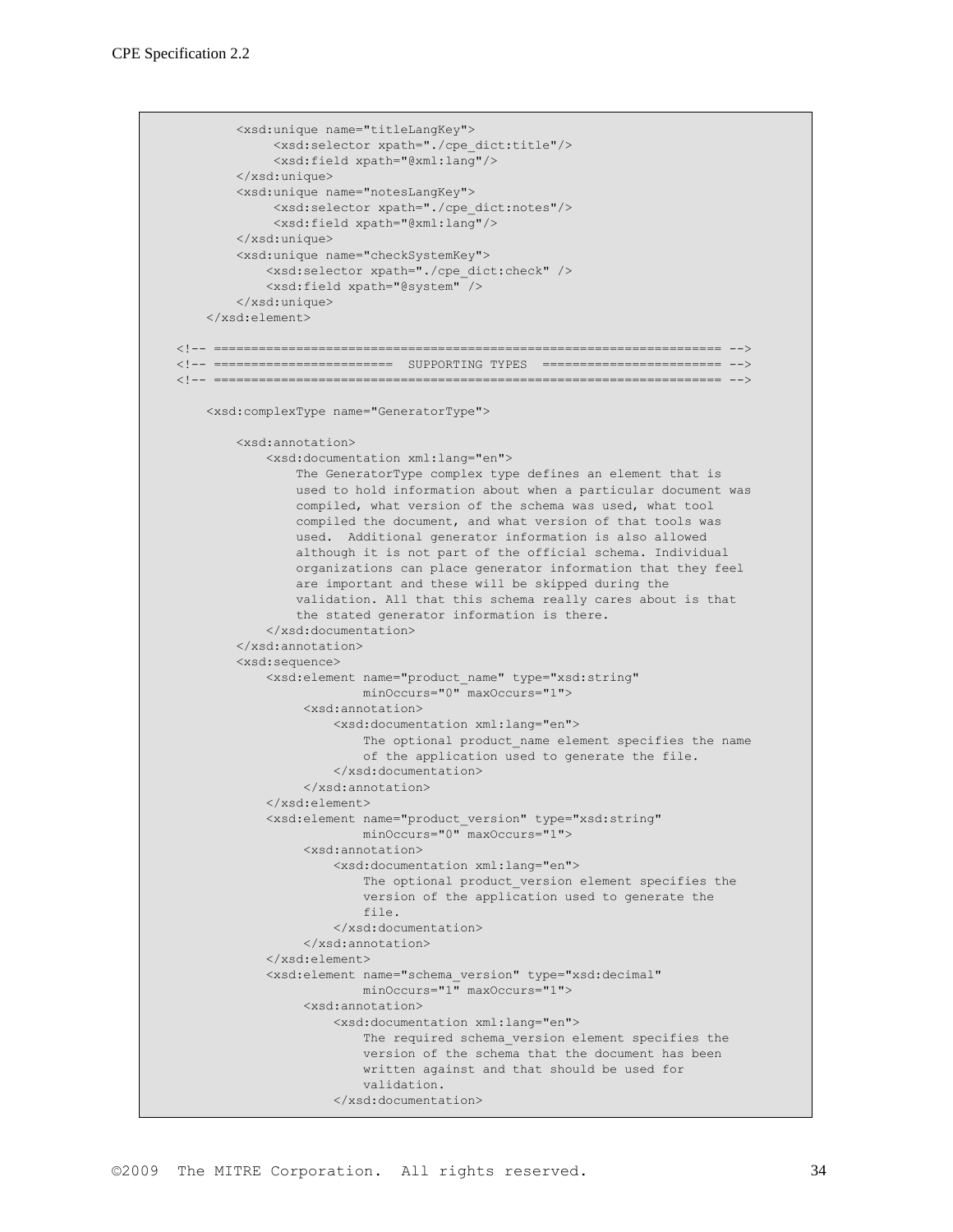```
 </xsd:annotation>
        </xsd:element>
         <xsd:element name="timestamp" type="xsd:dateTime"
                     minOccurs="1" maxOccurs="1">
              <xsd:annotation>
                  <xsd:documentation xml:lang="en">
                      The required timestamp element specifies when the
                      particular document was compiled. The format for the
                     timestamp is yyyy-mm-ddThh:mm:ss. Note that the
                      timestamp element does not specify item in the
                     document was created or modified but rather when the
                     actual XML document that contains the items was
                     created. For example, a document might pull a bunch
                      of existing items together, each of which having
                      been created at some point in the past. The
                     timestamp in this case would be when this combined
                     document was created.
                  </xsd:documentation>
              </xsd:annotation>
         </xsd:element>
         <xsd:any minOccurs="0" maxOccurs="unbounded"
                  namespace="##other" processContents="lax"/>
     </xsd:sequence>
 </xsd:complexType>
 <xsd:complexType name="ItemType">
    <xsd:annotation>
         <xsd:documentation xml:lang="en">
            The ItemType complex type defines an element that represents
             a single CPE Name. The required name attribute is a URI which
            must be a unique key and should follow the URI structure
             outlined in the CPE Specification. The optional title element
            is used to provide a human-readable title for the platform.
            To support uses intended for multiple languages, this element
            supports the 'xml:lang' attribute. At most one title element
            can appear for each language. The notes element holds
            optional descriptive material. Multiple notes elements are
            allowed, but only one per language should be used. Note that
            the language associated with the notes element applies to all
             child note elements. The optional references element holds
             external info references. The optional check element is used
             to call out an OVAL Definition that can confirm or reject an
             IT system as an instance of the named platform. Additional
             elements not part of the CPE namespace are allowed and are
             just skipped by validation. In essence, a dictionary file
            can contain additional information the a user can choose to
            use or not, but this information is not required to be used
             or understood.
         </xsd:documentation>
    </xsd:annotation>
     <xsd:sequence>
         <xsd:element name="title" type="cpe_dict:TextType"
                     minOccurs="1" maxOccurs="unbounded"/>
         <xsd:element name="notes" type="cpe_dict:NotesType"
                     minOccurs="0" maxOccurs="unbounded"/>
         <xsd:element name="references" type="cpe_dict:ReferencesType"
                    minOccurs="0" maxOccurs="1"/>
         <xsd:element name="check" type="cpe_dict:CheckType"
                     minOccurs="0" maxOccurs="unbounded"/>
         <xsd:any minOccurs="0"
                 maxOccurs="unbounded"
                 namespace="##other" processContents="lax"/>
     </xsd:sequence>
```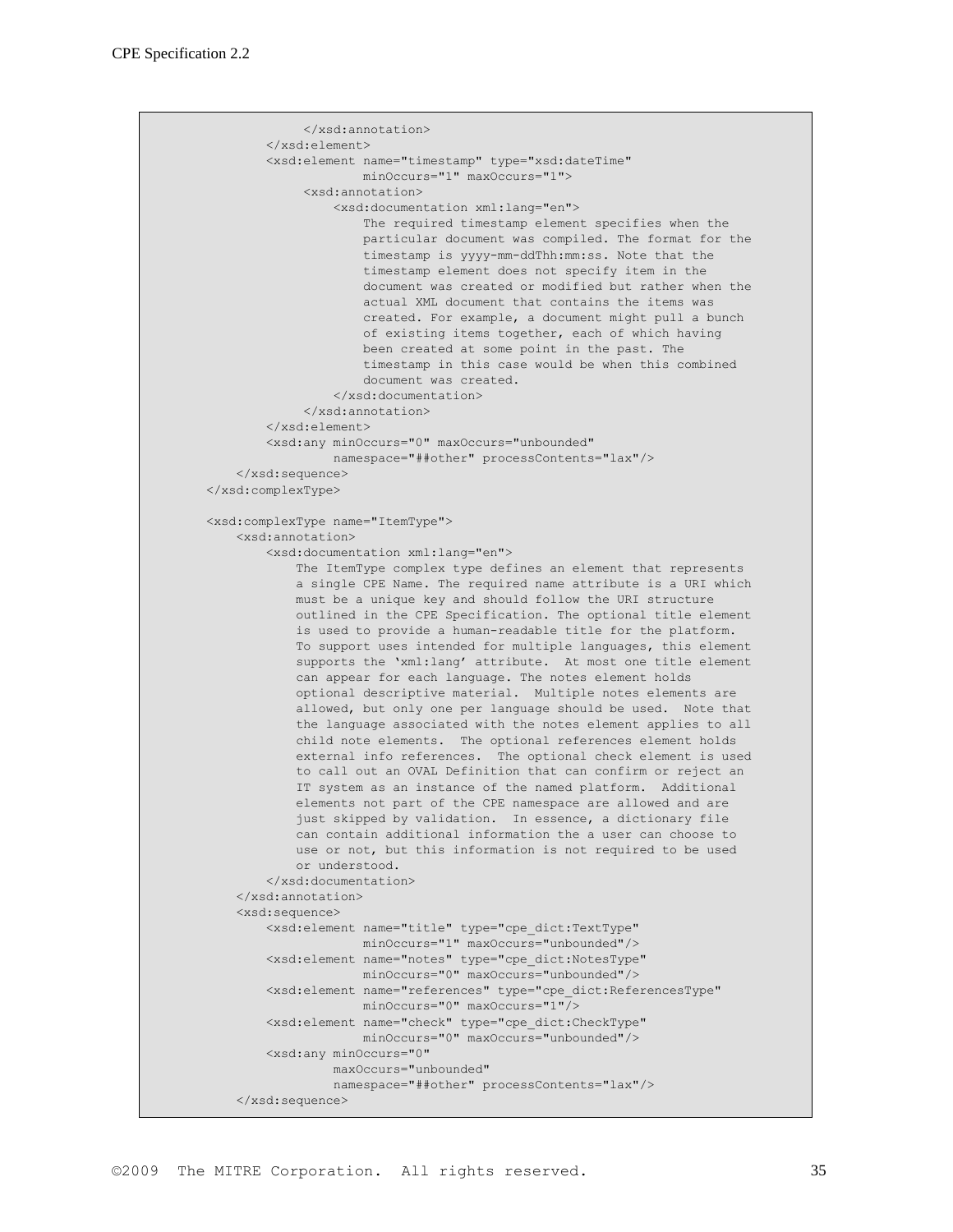```
 <xsd:attribute name="name"
                    type="cpe_dict:namePattern"
                   use="required"/>
     <xsd:attribute name="deprecated"
                    type="xsd:boolean"
                   use="optional"
                   default="false"/>
     <xsd:attribute name="deprecated_by"
                    type="cpe_dict:namePattern"
                   use="optional"/>
     <xsd:attribute name="deprecation_date"
                    type="xsd:dateTime"
                   use="optional"/>
 </xsd:complexType>
 <xsd:complexType name="ListType">
    <xsd:annotation>
         <xsd:documentation xml:lang="en">
             The ListType complex type defines an element that is used to
             hold a collection of individual items. The required
             generator section provides information about when the
             definition file was compiled and under what version.
             Additional elements not part of the CPE namespace are allowed
             and are just skipped by validation. In essence, a dictionary
             file can contain additional information the a user can choose
             to use or not, but this information is not required to be
             used or understood.
         </xsd:documentation>
     </xsd:annotation>
     <xsd:sequence>
         <xsd:element name="generator" type="cpe_dict:GeneratorType"
                      minOccurs="0" maxOccurs="1"/>
         <xsd:element ref="cpe_dict:cpe-item"
                      minOccurs="1" maxOccurs="unbounded"/>
         <xsd:any minOccurs="0"
                  maxOccurs="unbounded"
                  namespace="##other" processContents="lax"/>
     </xsd:sequence>
 </xsd:complexType>
 <xsd:complexType name="TextType">
    <xsd:annotation>
         <xsd:documentation xml:lang="en">
            The TextType complex type allows the xml:lang attribute to
             associate a specific language with an element's string
             content.
         </xsd:documentation>
    </xsd:annotation>
     <xsd:simpleContent>
         <xsd:extension base="xsd:string">
             <xsd:attribute ref="xml:lang" />
         </xsd:extension>
     </xsd:simpleContent>
 </xsd:complexType>
 <xsd:complexType name="NotesType">
      <xsd:annotation>
         <xsd:documentation xml:lang="en">
             The notesType complex type defines an element that consists
             of one or more child note elements. It is assumed that each
             of these note elements are representative of the same
             language as defined by their parent.
         </xsd:documentation>
```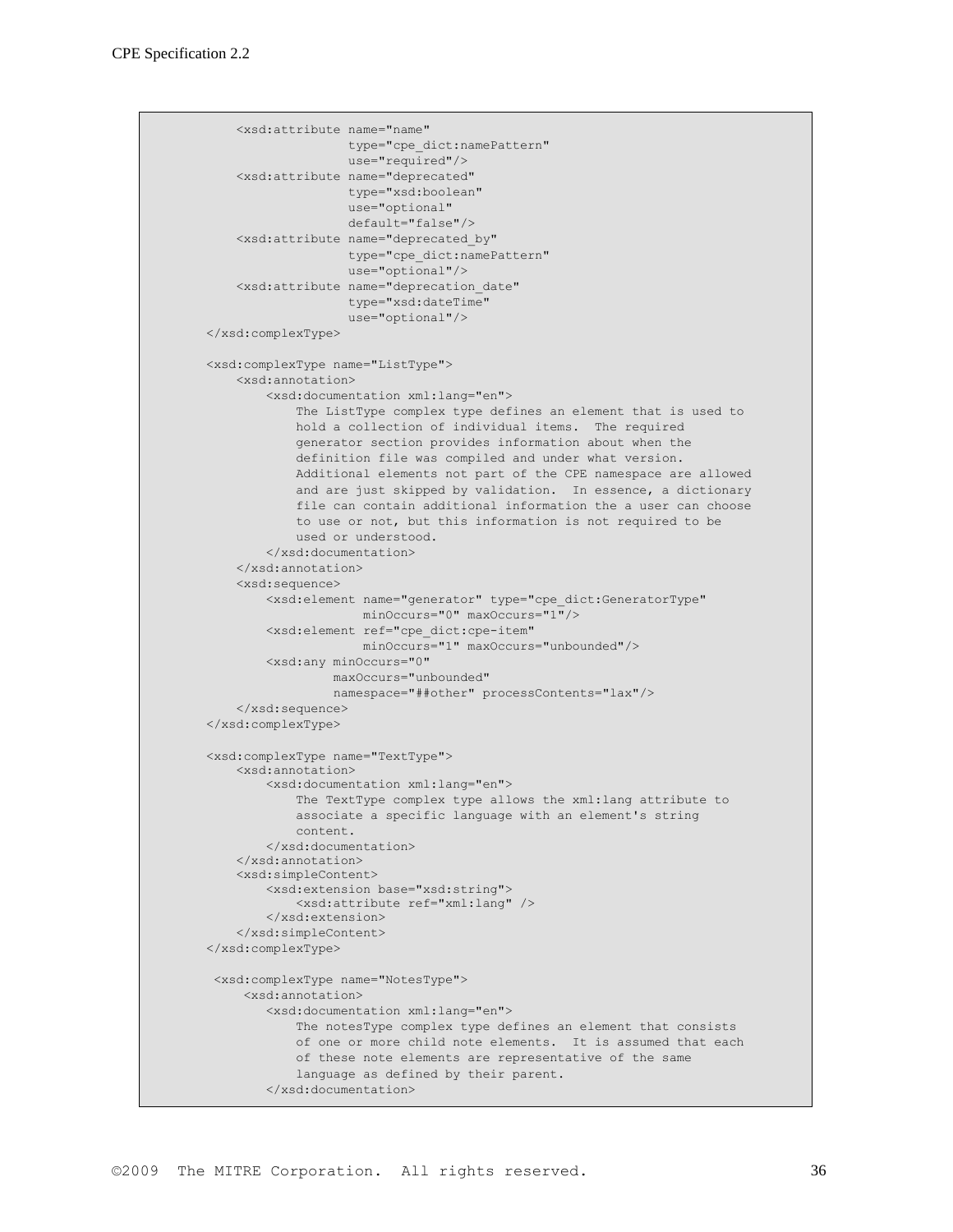```
 </xsd:annotation>
          <xsd:sequence>
              <xsd:element name="note" type="xsd:string"
                           minOccurs="1" maxOccurs="unbounded"/>
          </xsd:sequence>
          <xsd:attribute ref="xml:lang"/>
     </xsd:complexType>
     <xsd:complexType name="ReferencesType">
         <xsd:annotation>
             <xsd:documentation xml:lang="en">
                 The ReferencesType complex type defines an element used to
                 hold a collection of individual references. Each reference
                 consists of a piece of text (intended to be human-readable)
                 and a URI (intended to be a URL, and point to a real
                 resource) and is used to point to extra descriptive material,
                 for example a supplier's web site or platform documentation.
             </xsd:documentation>
         </xsd:annotation>
         <xsd:sequence>
             <xsd:element name="reference"
                          minOccurs="1" maxOccurs="unbounded">
                 <xsd:complexType>
                     <xsd:simpleContent>
                         <xsd:extension base="xsd:string">
                             <xsd:attribute name="href" type="xsd:anyURI"/>
                         </xsd:extension>
                     </xsd:simpleContent>
                 </xsd:complexType>
             </xsd:element>
         </xsd:sequence>
     </xsd:complexType>
     <xsd:complexType name="CheckType">
         <xsd:annotation>
             <xsd:documentation xml:lang="en">
                 The CheckType complex type is used to define an element for
                 hold information about an individual check. It includes a
                 checking system specification URI, string content, and an
                 optional external file reference. The checking system
                 specification should be the URI for a particular version of
                 OVAL or a related system testing language, and the content
                 will be an identifier of a test written in that language. The
                 external file reference could be used to point to the file in
                 which the content test identifier is defined.
             </xsd:documentation>
         </xsd:annotation>
         <xsd:simpleContent>
             <xsd:extension base="xsd:string">
               <xsd:attribute name="system" type="xsd:anyURI" use="required"/>
               <xsd:attribute name="href" type="xsd:anyURI" use="optional" />
             </xsd:extension>
         </xsd:simpleContent>
     </xsd:complexType>
<!-- ==================================================================== -->
<!-- ========================== ID PATTERNS =========================== -->
<!-- ==================================================================== -->
     <xsd:simpleType name="namePattern">
         <xsd:annotation>
            <xsd:documentation xml:lang="en">
                 Define the format for acceptable CPE Names. A URN format is
```